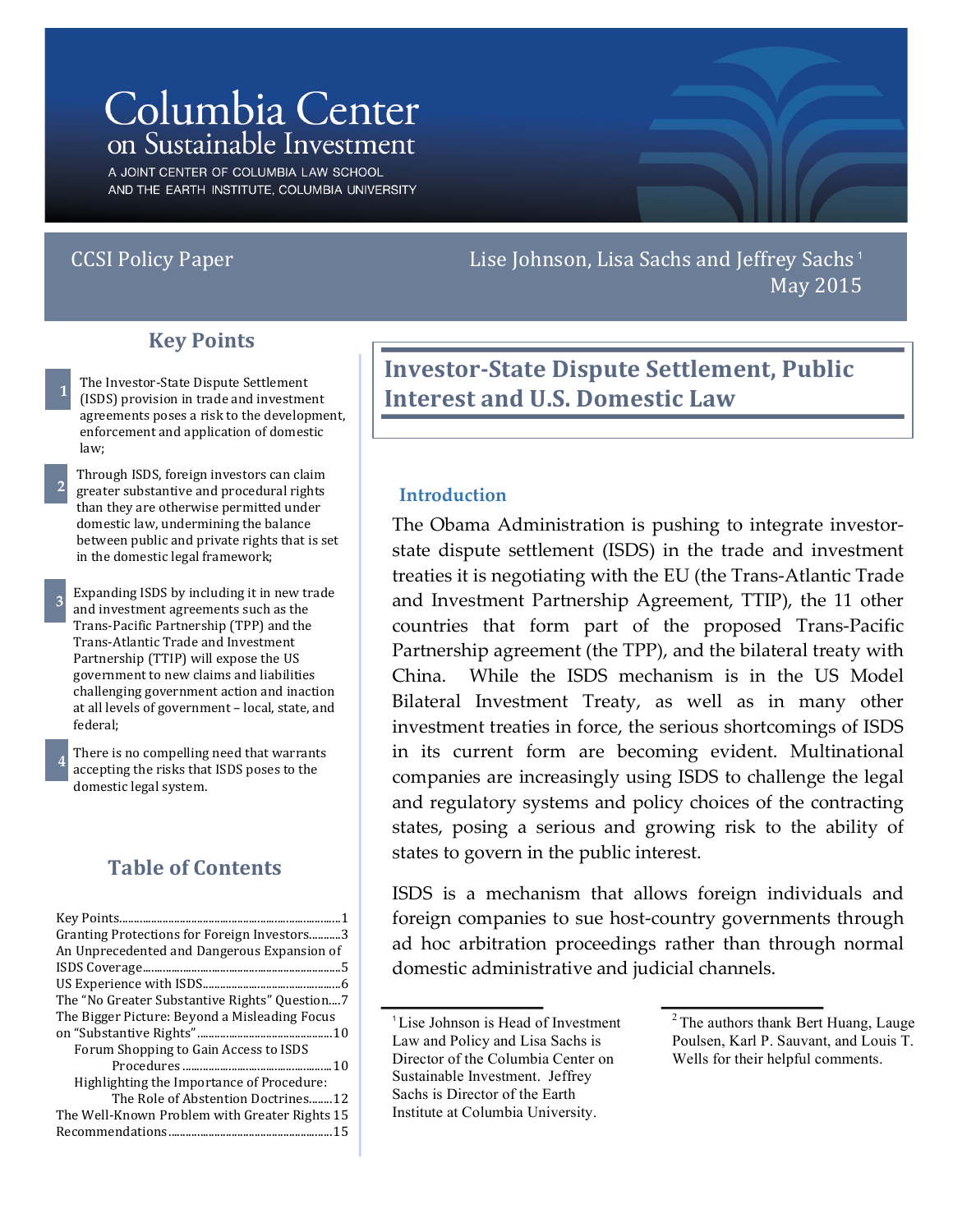ISDS has several notable features:i

- Foreign investors alone (including their subsidiaries and shareholders) are able to initiate claims against the government; the government cannot initiate an ISDS proceeding.
- The decision-makers in these ISDS proceedings are private arbitrators appointed on a caseby-case basis to decide the investors' claims against the host government.
- When deciding the case, the substantive law the arbitrators apply is not the domestic law of the "host" state that normally governs the investment. Rather, it is the law of the treaty, as interpreted by the arbitrators.
- Treaty standards are typically drafted in very vague, broad terms, giving arbitrators in each case substantial latitude to determine what the standards mean in practice; because there is no appellate mechanism, and there are strong rules on enforcement of awards, there are only very limited checks on tribunals' powers of interpretation.
- If the arbitrators find that the government violated the treaty, they can order the government to pay the investor substantial damages. Cases to date have included awards of millions or even billions of dollars for breaching the treaty. Arbitrators can and have also ordered "injunctive relief", often in the form of interim measures, effectively mandating governments to take, or not take, certain actions.<sup>ii</sup>
- There are limited avenues to challenge arbitral awards; errors of law or fact are typically not grounds for overturning the decisions. If a tribunal issues an award against the government, courts of most countries are required to enforce it.

These and other aspects of ISDS create a privileged and powerful avenue through which foreign investors can challenge the actions of host governments whether at the local, state, or federal level, and whether taken by the executive, legislative, or judicial branch. ISDS provisions had long been relatively unknown and unused features of treaties, but over the past fifteen years, companies have increasingly become aware of them, and the number of claims against governments has risen dramatically.

Available evidence regarding the approximately 600 known ISDS suits filed to date indicate that investors can use the mechanism to contest a virtually unlimited range of actions (or inactions), including measures relating to taxation, environmental regulation, tariffs for water and electricity, health insurance regulation, and health and safety regulations of pharmaceutical imports, among others. Foreign investors have also used investment treaties to challenge unfavorable court decisions issued in litigation between the investors and third parties such as industry competitors or tort plaintiffs. Just a small sample of ISDS cases include those seeking compensation for:

- New and stronger environmental regulations (e.g., Glamis Gold v. United States;<sup>iii</sup> Lone Pine v. *Canada*iv);
- Termination of contracts with investors in accordance with contractual provisions (e.g., *Occidental v. Ecuador II*v);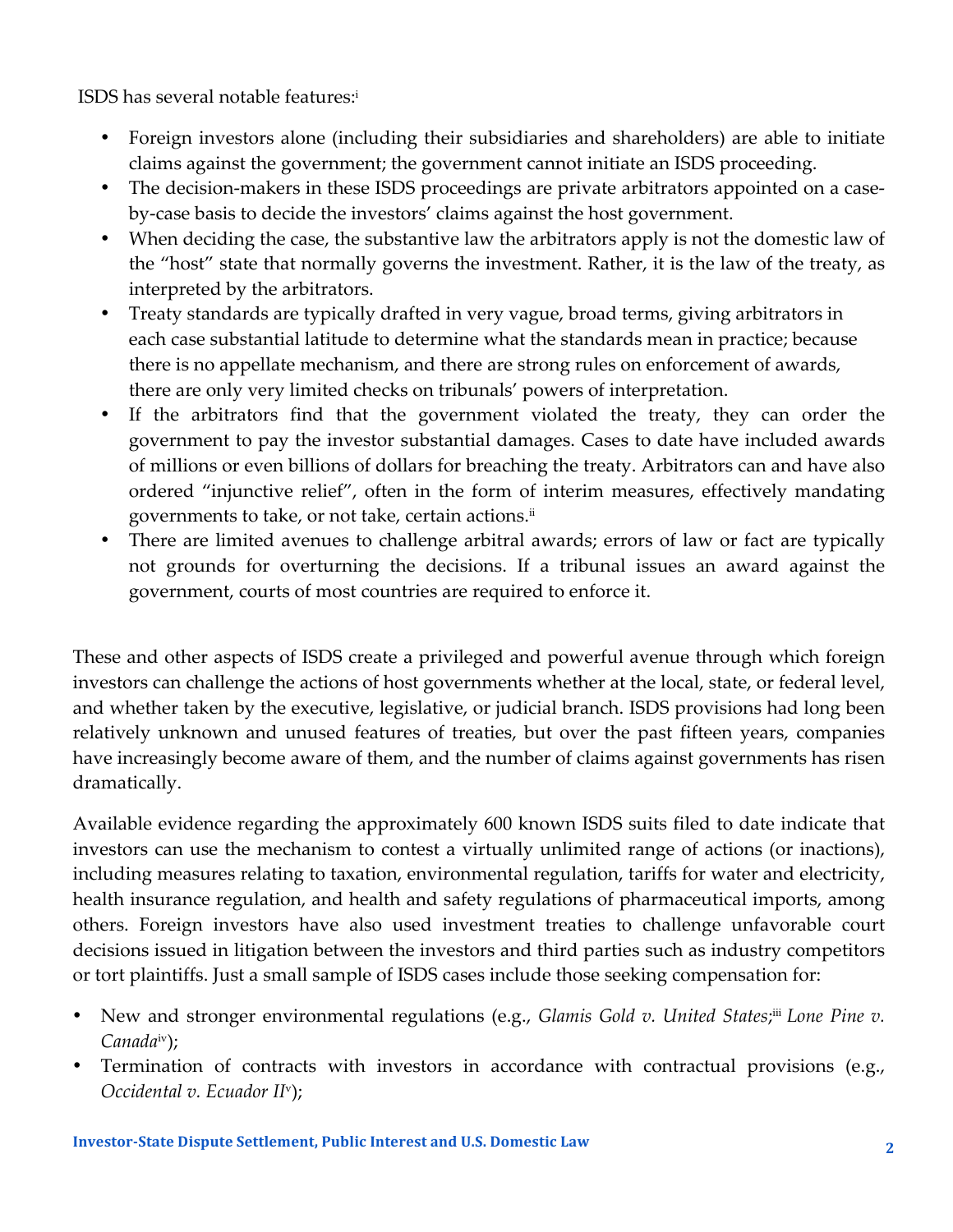- Revocation or invalidation of permits authorizing investors' operations (e.g., Renco v. Peru;vi *Infinito Gold v. Costa Rica*vii);
- Decisions not to grant permits or not to go ahead with projects (e.g., *Pac Rim v. El Salvador*viii; *Bilcon v. Canada*<sup>ix</sup>; *PSEG v. Turkey*<sup>x</sup>; *MTD v. Chile*<sup>xi</sup>);
- Changes to fiscal regimes (e.g. *Perenco v. Ecuador*xii; *Burlington v. Ecuador*xiii; and *Occidental v. Ecuador I*xiv);
- Requirements to purchase local goods and services or invest in research and development (e.g., *Mobil v. Canada*xv);
- Obligations of states to respond to, prevent, or stop harm caused by third persons or to affect outcome of litigation with third persons (e.g., *RDC v. Guatemala*xvi*; Chevron v. Ecuador II*xvii*; Infinito Gold v. Costa Ricaxviii; Eli Lilly v. Canadaxix*);
- Actions to change or not change tariffs for public services (*Teco v. Guatemala*<sup>xx</sup> *Iberdola v.* Guatemala<sup>xxi</sup>);
- Judicial interpretations of the scope of patent protections for pharmaceutical products (*Eli Lilly v. Canada*<sup>xxii</sup>);
- Phase-out of nuclear power (*Vattenfall v. Germany*<sup>xxiii</sup>);
- Health measures such as anti-tobacco legislation and regulation (*Philip Morris v. Australia*<sup>xxiv</sup>; *Philip Morris v. Uruguay*<sup>xxv</sup>); and
- Attempts to restructure sovereign debt (*Abaclat v. Argentina*xxvi; *Ambiente Ufficio v. Argentina*xxvii; *Alemanni v. Argentina*xxviii).

As this Policy Paper discusses, ISDS provides significant substantive and procedural rights to individuals and corporations based solely on their foreign nationality, and outsources development and interpretation of law to private arbitrators insulated from crucial checks and balances. Through this grant of rights and transfer of lawmaking power, ISDS threatens to undermine legal systems and policymaking at the domestic level.

While the US Government has tried to dispel concerns about including ISDS in future trade and investment agreements, its assertions do not adequately consider the issues posed by ISDS. Rather than promoting ISDS, the US Government should opt for other methods of protecting investor rights and ensuring government compliance with treaty commitments.

#### **Granting Protections for Foreign Investors**

Throughout the discussion below it is important to keep in mind the context in which the Administration is proposing to expand ISDS. The US and many other governments have taken various measures to attract and facilitate investment, on the basis that investments (both foreign and domestic) and general business activities are important for sustained economic growth.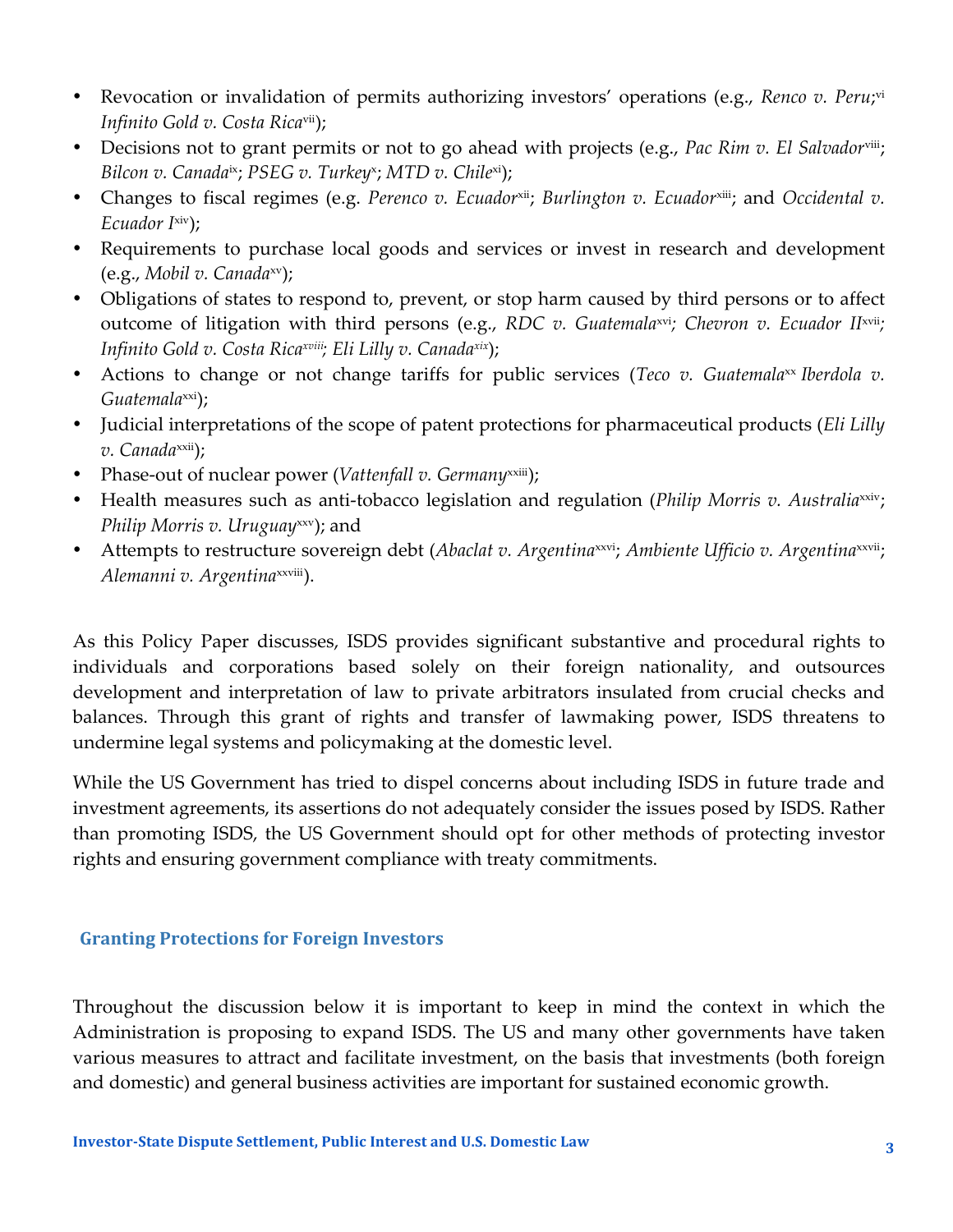In order to facilitate and encourage such investment, the US legal system has evolved to protect investors' rights and interests from improper treatment and undue interference by government, allowing foreign and domestic individuals and entities in the US to challenge government conduct on myriad constitutional, statutory, tort, and contract-based grounds.<sup>xxix</sup>

Nevertheless, as the domestic legal framework has evolved to protect investors' economic interests, it has also evolved to reflect the fundamental importance of the government's ability to regulate investors and their activities for the safety, health, security, and social interests of other parties. The resulting balance that has been struck in domestic law is reflected in a host of complex and detailed substantive and procedural rules governing who can bring claims against the government, under what circumstances, through what processes, for what types of harms, and for what remedies. Moreover, this balance is a "living" balance in that the democratic institutions establishing this framework can contribute to its continual evolution and refinement over time in response to changes in knowledge, needs and priorities.

However, ISDS completely circumvents the very balance between private and public rights that has developed in the domestic context, and undermines the institutions that continue to shape it. Importantly, excluding ISDS in US treaties would not undo protection of investors' economic interests in the country. Foreign investors have access to domestic courts, where domestic investors also adjudicate any disputes.

Some commentators, including President Obama, have noted that although ISDS is not necessary for investors investing in the US, it is crucial to include it in treaties with other countries to protect the economic interests of US investors abroad, particularly in countries where there may be less developed protections for foreign investors. There are a number of responses to this argument.

First, the costs to the US of affording investors the privilege of circumventing domestic courts in host countries are high, particularly in light of such weak evidence of ISDS's necessity. Subnational and national jurisdictions around the world are fiercely competing to attract and keep investment so as to benefit from the jobs, technology, and capital such investment can inject into their economies. To engage in this competition, governments are using promotional tools, struggling to improve their performance on governance indices, and granting fiscal, financial and regulatory incentives to make themselves attractive destinations for foreign investors. Not surprisingly, research has indicated that in non-OECD countries, foreign multinational enterprises already exercise significantly greater power vis-à-vis the government than domestic companies.<sup>xxx</sup> In fact, there is evidence that the existence of a treaty with ISDS is not even influential in investors' decisions to invest. *xxxi* In light of these dynamics, it is far from clear that a supranational arbitration system is also needed to further discipline governments and ensure that they provide investment-friendly destinations.

Second, investors concerned about their ability to obtain justice in the host state's legal environment can secure political risk insurance from the market to protect against losses suffered by various types of wrongful government conduct.<sup>xxxii</sup> Political risk insurance also offers a policy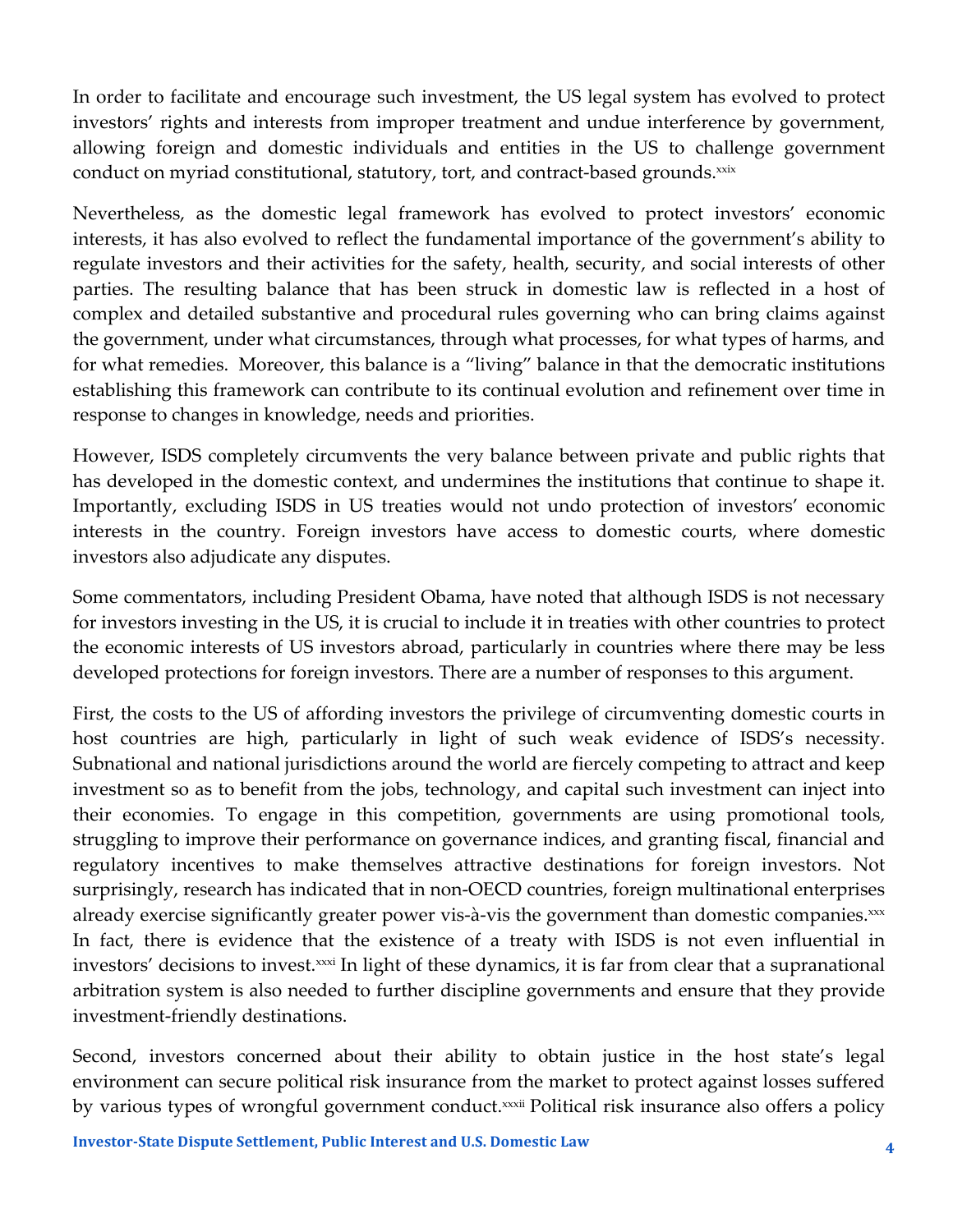benefit investment treaties do not: as compared to investment treaties – which compensate for political risk at a flat, zero-premium rate that does not take into account the investment climate or quality of governance in the host country – political risk insurance can send market signals to investors and host countries about the types of conduct that do and do not establish a sound and predictable business environment and that should be rewarded by increased investment. If, for example, a foreign jurisdiction is deeply corrupt and lacking an independent judiciary, investment treaties should not reward that jurisdiction by subsidizing investment into it.

A third and final key point is that ISDS lessens the pressure on governments to improve their domestic legal systems for the benefit of all. To the contrary, the risk of liability for judicial decisions, legislative changes and regulatory acts that negatively affect the economic interests of foreign investors may well create a "regulatory chill," stifling important legal reforms in the general public interest. Instead of prioritizing select rights for foreign investors, the international community should be creating incentives for all governments to strengthen their domestic legal frameworks so that they are capable of developing and enforcing laws that protect *and* regulate business activities.

#### An Unprecedented and Dangerous Expansion of ISDS Coverage

As experience under the NAFTA shows, foreign investors will use ISDS when available, even if the host government has a stable and well-functioning domestic legal system through which investors could pursue their claims. Indeed, the risk of being sued is correlated with the amount of foreign investment covered by treaties,<sup>xxxiii</sup> which is particularly important for the US given the number of new investors that would be covered by TTIP and TPP alone.

The eight largest sources of foreign investment in the US – Canada, France, Germany, Japan, Luxembourg, the Netherlands, Switzerland, and the United Kingdom – accounted for roughly 80% of the approximately \$2.8 trillion of foreign direct investment in the US at the end of 2013.xxxiv Of those eight, the United States currently has a treaty with only one – Canada – that permits ISDS claims against the United States. Investment from Canada accounted for less than 10% of foreign direct investment in the United States.xxxv

If, however, the United States concludes the TTIP and TPP and includes ISDS in each, investors from seven of the eight major inward investing countries will be protected, who together represented over 70% of FDI in the US at the end of 2013.<sup>xxxvi</sup> This does not even include investors from countries other than those eight that would also be covered under the TTIP and TPP, or those that would be covered under the treaty with China.

**Investor-State Dispute Settlement, Public Interest and U.S. Domestic Law** 5 In numerical terms, fewer than 10,000 investors in the United States are currently covered by an investment treaty with an ISDS provision. If the TPP were to include ISDS, that number would nearly double. With the TTIP, that number would nearly quadruple. If both treaties were to come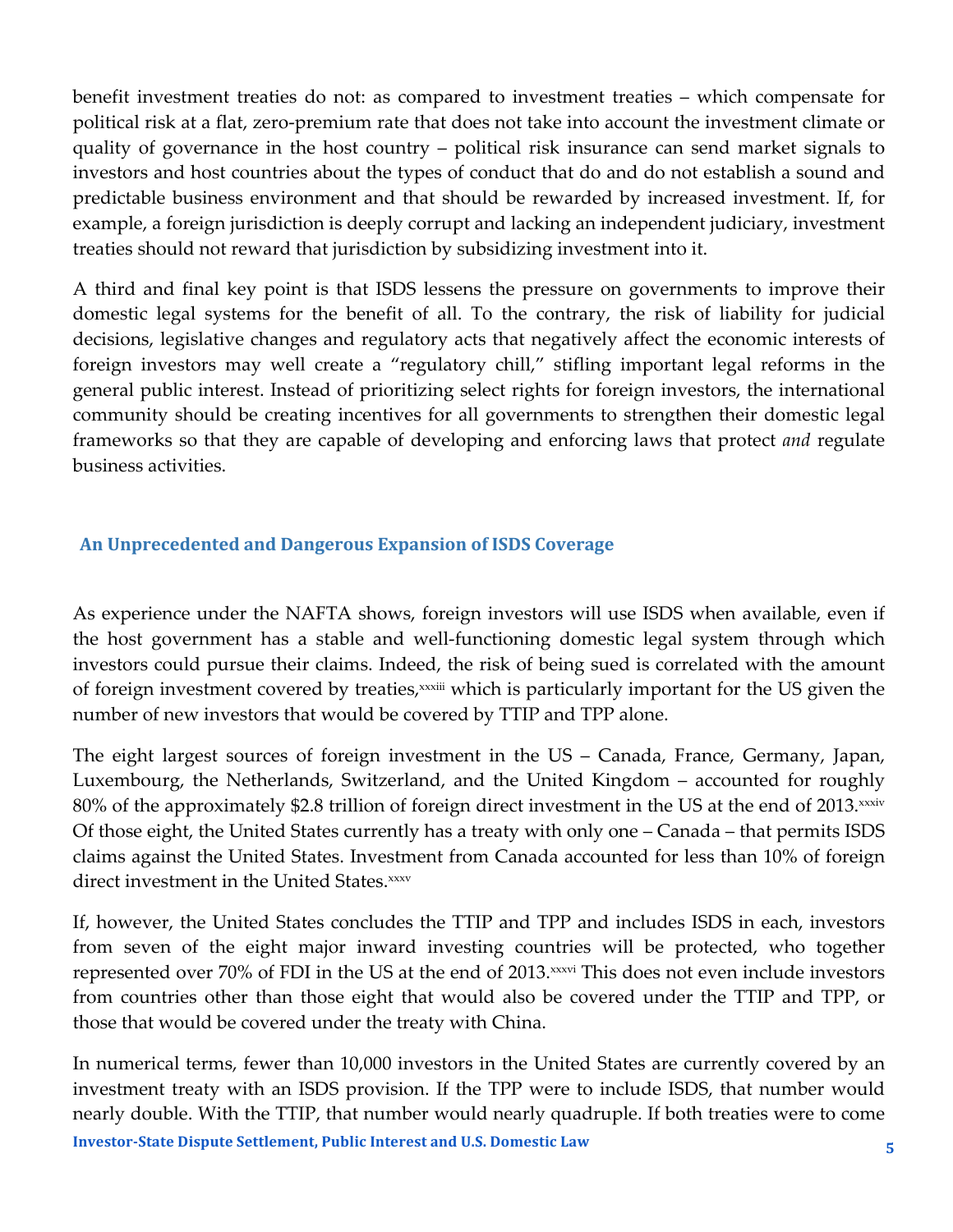into force, the US's exposure would be nearly five times greater than it is at present, not including investors potentially covered under a BIT with China.<sup>xxxvii</sup> And in addition to the sheer number of investors that would be covered by a treaty, the rise of third-party funding for investor claims, which reduces the financial risk for investors bringing those lawsuits, will also likely increase the overall number of cases brought by investors.

#### **US Experience with ISDS**

The United State Trade Representative (USTR) often responds to concerns about ISDS by stating that the US has yet to lose an ISDS case. *xxxviii* This is little comfort for two reasons. First, as indicated above, the number of ISDS disputes is correlated with the number of covered investors, and under TTIP and TPP, the number of covered investors would quintuple, considerably increasing the US's exposure and potential liability under ISDS.

Second, even in cases in which the US has ultimately won, it has lost on important issues. For example, in the recently decided dispute, *Apotex Holdings v. United States*, the tribunal rejected the US's position on a key jurisdictional point, thereby significantly expanding the US's exposure to future ISDS claims. In that case, Apotex Holdings brought an ISDS claim under the NAFTA, seeking compensation for actions taken by the US Food and Drug Administration (FDA) to restrict imports into the US of "adulterated" drugs that were manufactured by Apotex Holding's subsidiaries in Canada. The US FDA had restricted those imports into the US after finding that Apotex Holding's Canadian manufacturing facilities had repeatedly and seriously violated good manufacturing practice standards.

The US government argued to the tribunal of arbitrators that to allow the Canadian drug company to use ISDS to challenge the FDA's enforcement of health and safety rules against Canadian drug manufacturers *in Canada* would be to "impermissibly … expand the boundaries of NAFTA Chapter 11 far beyond anything the NAFTA Parties contemplated when they concluded Treaty."xxxix Such claims, the US argued, "are manifestly outside the scope of [the NAFTA's investment chapter] and should be dismissed for lack of jurisdiction."xl The tribunal disagreed, and allowed the case to proceed, signaling to other foreign manufacturers that ISDS can be a viable way to challenge import restrictions imposed by US regulators for health, safety, or other legitimate reasons.<sup>xli</sup>

ISDS tribunals have similarly declined to accept the US's and its treaty parties' interpretations and clarifications of the meaning of substantive treaty standards.<sup>xlii</sup> This is important to understand as it illustrates the significant and unchecked power of tribunals to interpret treaty provisions differently from the state parties' stated understanding of the treaty text. Once states delegate such considerable powers to arbitrators to interpret and apply investment provisions through ISDS, those powers are exceedingly difficult to rein in.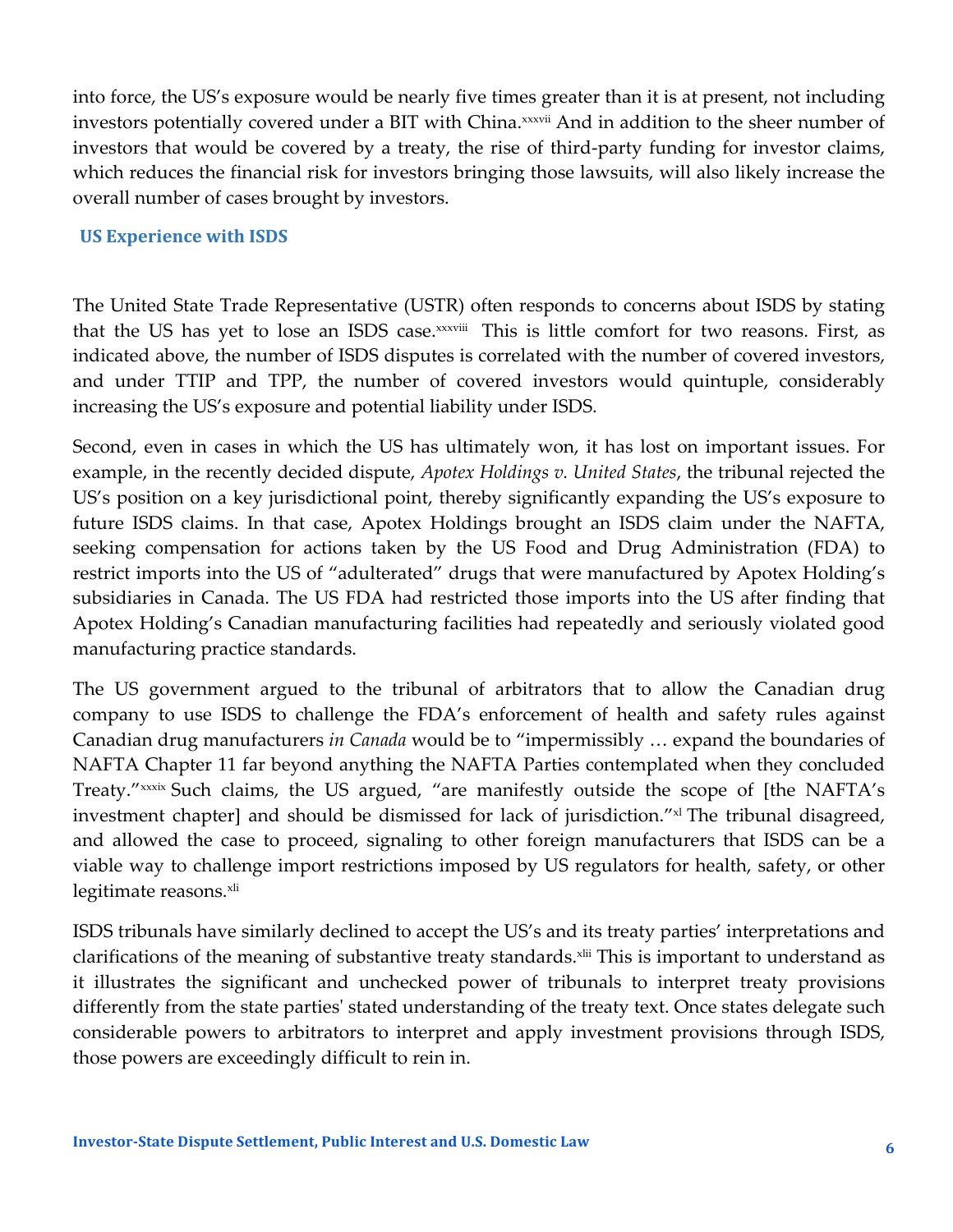In light of the coming sea change in exposure, it is crucial to acknowledge the implications of ISDS for the domestic legal system and domestic liability. Note that the key concern is *not* that the government will be challenged for its conduct; as noted above, challenges to a broad range of government actions and inactions are permitted under domestic law, and are critical for both holding the government accountable for harms and providing a mechanism for constant reform and upgrading of the domestic legal system. Rather, the key concern about ISDS is that it allows foreign investors – and foreign investors alone – to circumvent and override the otherwise applicable domestic legal framework, undermining domestic law and the rights and interests of others, including domestic companies and state and local regulators. Moreover, it outsources decisions regarding complex questions of law and policy to private arbitrators who lack the democratic legitimacy and are free from the checks and balances that govern administrative, judicial and legislative actors.

#### **The "No Greater Substantive Rights" Question**

To address concerns about ISDS, the US Government has insisted that the treaties are "designed to provide no greater substantive rights to foreign investors than are afforded under the Constitution and US law."xliii Yet, as explained below, even if that is the intent, it is simply not the reality.

In support of its assertion that investment treaties provide no greater protections than those under domestic law, the USTR has explained that particular treaty standards merely "mirror" US domestic standards of protection. For instance, the USTR asserts, the treaty obligation not to "expropriate" property is akin to the Fifth Amendment protection against uncompensated takings in the US Constitution.<sup>xliv</sup> But while some of the concepts are similar, the means by which they are judged and applied are not the same as under U.S. law.

Identifying a "taking" under US Constitutional law is a notoriously complex undertaking, governed by several different tests and a wealth of jurisprudence, providing crucial guidance and rules on how to interpret and apply those tests.  $x^{\text{dv}}$  While one of these domestic law tests – the "*Penn Central*" test -- is roughly reflected in the US's investment treaties, the other tests are not; moreover, when applying the treaty's version of the vaguely worded "*Penn Central*" test, tribunals are not bound by crucial domestic precedent. Consequently, the line tribunals draw between legitimate regulatory conduct and expropriations requiring compensation can be very different from that drawn by domestic authorities, and can result in greater rights being granted to foreign investors than would be recognized under domestic law. The mere facial similarity between the property rights protections in treaties and domestic law is far from a guarantee that treaty rights provide no stronger substantive protections than the domestic system.

The "fair and equitable treatment" (FET) treaty standard, another common feature of investment treaties, raises similar issues. Although the USTR has explained that FET is simply a protection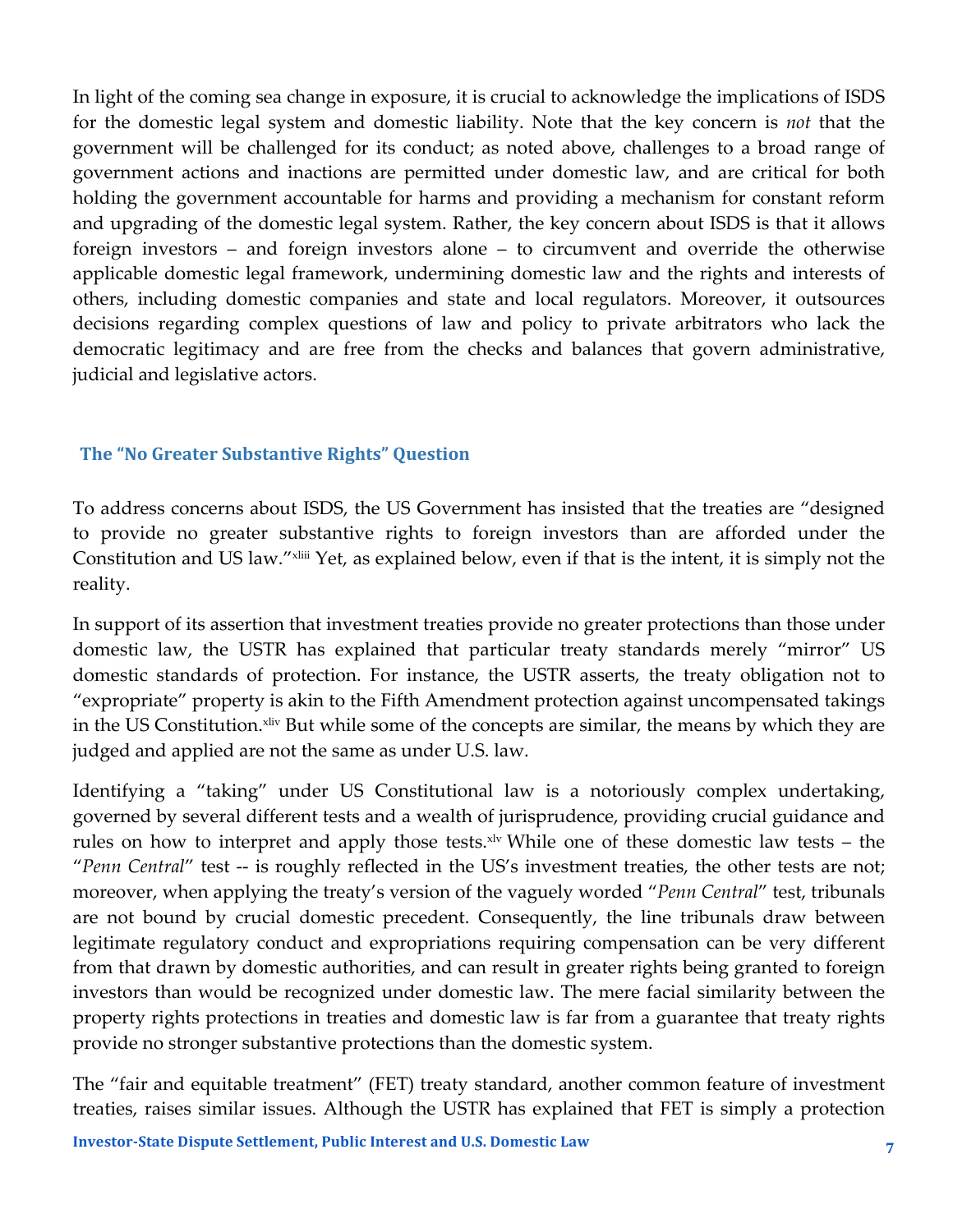against "denial of justice" in "criminal, civil, or administrative adjudicatory proceedings,"<sup>xlvi</sup> the obligation has frequently been interpreted by tribunals to go well beyond such a basic "denial of justice" standard. Rather, according to tribunals, the FET obligation is a type of "catch-all" provision that can be used to penalize governments for a wide range of conduct otherwise legitimate under domestic law.

For example, a tribunal interpreting the "fair and equitable treatment" (FET) obligation in the US-Ecuador investment treaty explained that the FET standard "certainly" imposes an "obligation not to alter the legal and business environment in which the investment has been made." xlvii Similarly, when interpreting the FET standard in the US's agreement with Turkey, the tribunal proclaimed that the obligation was "seriously breached" as a result of "continuing legislative changes." xlviii In marked contrast to those pronouncements of treaty law, US domestic law does not provide investors with such broad protections against the risk of legal change.<sup>xlix</sup>

The FET and non-discrimination standards in investment treaties have also been interpreted and applied to protect against "manifestly arbitrary" and discriminatory conduct. Under these interpretations, the treaty standards may be seen as parallel to protections provided under the federal Administrative Procedures Act (APA)<sup>1</sup> and state law analogues. Yet, when scrutinizing agency conduct under these treaty standards, tribunals operate free of the myriad precise rules that govern – and constrain – judicial review of agency conduct at the domestic level.

This difference has significant ramifications. In particular, the APA and case law interpreting it establish a nuanced scheme governing the grounds for challenging agency action, the means to do so, and the remedies available when challenges are successful. The APA also provides that judicial review of agency action may be barred if either restricted by statute or committed to agency discretion by law.<sup>If</sup> As stated by the Supreme Court, the APA's principle purpose is to "protect agencies from undue judicial interference with their lawful discretion, and to avoid judicial entanglement in abstract policy disagreements, which courts lack both expertise and information to resolve."<sup>III</sup> Consequently, when domestic actors seek to challenge agency action under the APA, their ability to successfully do so is subject to important statutory limits designed to restrict judicial interference with specialized agency knowledge.

Foreign investors seeking to contest adverse agency action under ISDS, however, are not similarly limited by the APA or other statutes or doctrines governing judicial review of agency action. $^{\text{lin}}$ When reviewing the investors' claims, tribunals are not bound by the detailed substantive principles of US law and regulation. Accordingly, tribunals have availed themselves of their power to conduct more searching reviews of agency action and order different remedies as compared to domestic courts.

For example, in *Apotex Holdings v. United States*, the investors used ISDS to challenge the US FDA's decision to impose an "Import Alert" on adulterated drugs their affiliates manufactured in Canada. As part of their argument, the investors alleged that the FDA violated the NAFTA's nondiscrimination obligations by restricting imports of their affiliates' adulterated drugs but not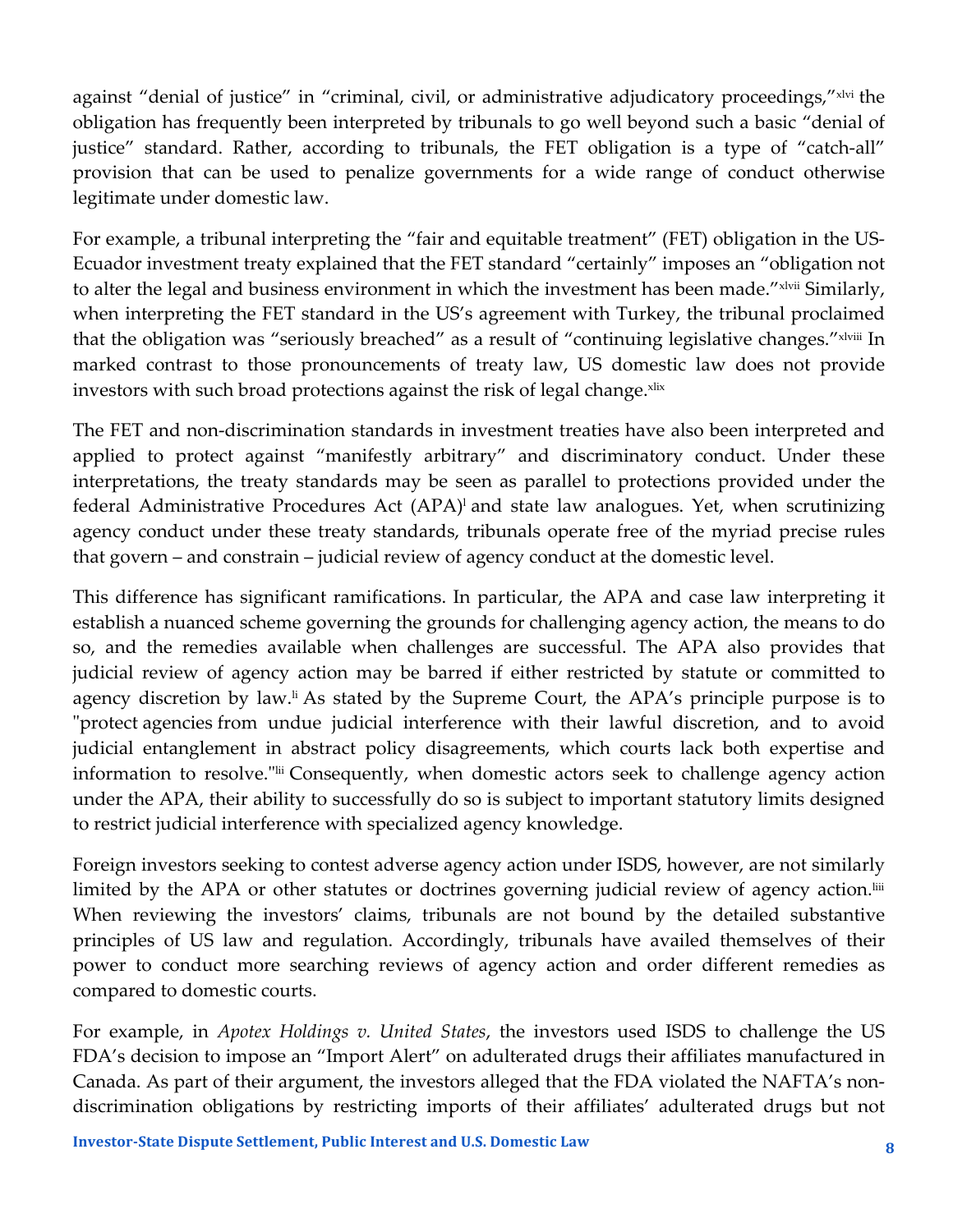taking similarly strong enforcement action against other non-compliant companies. According to Apotex Holdings and its affiliates, they should not have been penalized by the FDA when other substandard performers were not.

It is questionable as to whether such a challenge to the FDA's enforcement actions would even have been permitted under domestic law. The Supreme Court "has recognized on several occasions over many years that an agency's decision not to prosecute or enforce, whether through civil or criminal process, is a decision generally committed to an agency's absolute discretion" and unsuitable for judicial review under the APA:<sup>liv</sup>

The reasons for this general unsuitability are many. First, an agency decision not to enforce often involves a complicated balancing of a number of factors which are peculiarly within its expertise. Thus, the agency must not only assess whether a violation has occurred, but whether agency resources are best spent on this violation or another, whether the agency is likely to succeed if it acts, whether the particular enforcement action requested best fits the agency's overall policies, and, indeed, whether the agency has enough resources to undertake the action at all. An agency generally cannot act against each technical violation of the statute it is charged with enforcing. The agency is far better equipped than the courts to deal with the many variables involved in the proper ordering of its priorities.<sup> $\nu$ </sup>

The foreign investors' claims before the ISDS tribunal, however, were unconstrained by these domestic law rules. The tribunal's review of the FDA's actions and inactions– contrary to standard practice under the  $APA<sup>1vi</sup>$  – went beyond the administrative record and was unrestrained by any clear standards confining the tribunal's review of the facts or law.<sup>Ivii</sup>

Ultimately, the tribunal agreed that the FDA had justifiable reasons for treating the Canadian manufacturing facilities more harshly than other drug manufacturers found to have similar violations. Nevertheless, the US' win on that point should not mask the more fundamental meaning of the case – namely, that future claimants who want to challenge agency action can bypass the APA's more specific rules that might restrict such a review and instead have a private panel of party-appointed arbitrators scrutinize the agency's conduct on grounds and to an extent unallowable under domestic law.

The range of agency actions that companies could dispute through this route is broad. Within the specific area of "Import Alerts," for example, one could foresee a rise in the use of ISDS to challenge FDA decisions restricting entry of unsafe drugs, food, and other products following the decision in *Apotex* that left the door open to such lawsuits. The implications of this are particularly significant given that imports of foreign drugs and food items are likely to increase with the TPP and other trade and investment agreements.

The majority decision in *Bilcon v. Canada* provides another example of an ISDS tribunal reviewing administrative decisions without the standard domestic restraints, and offering remedies otherwise not available under domestic law. In that case, the ISDS tribunal determined that it was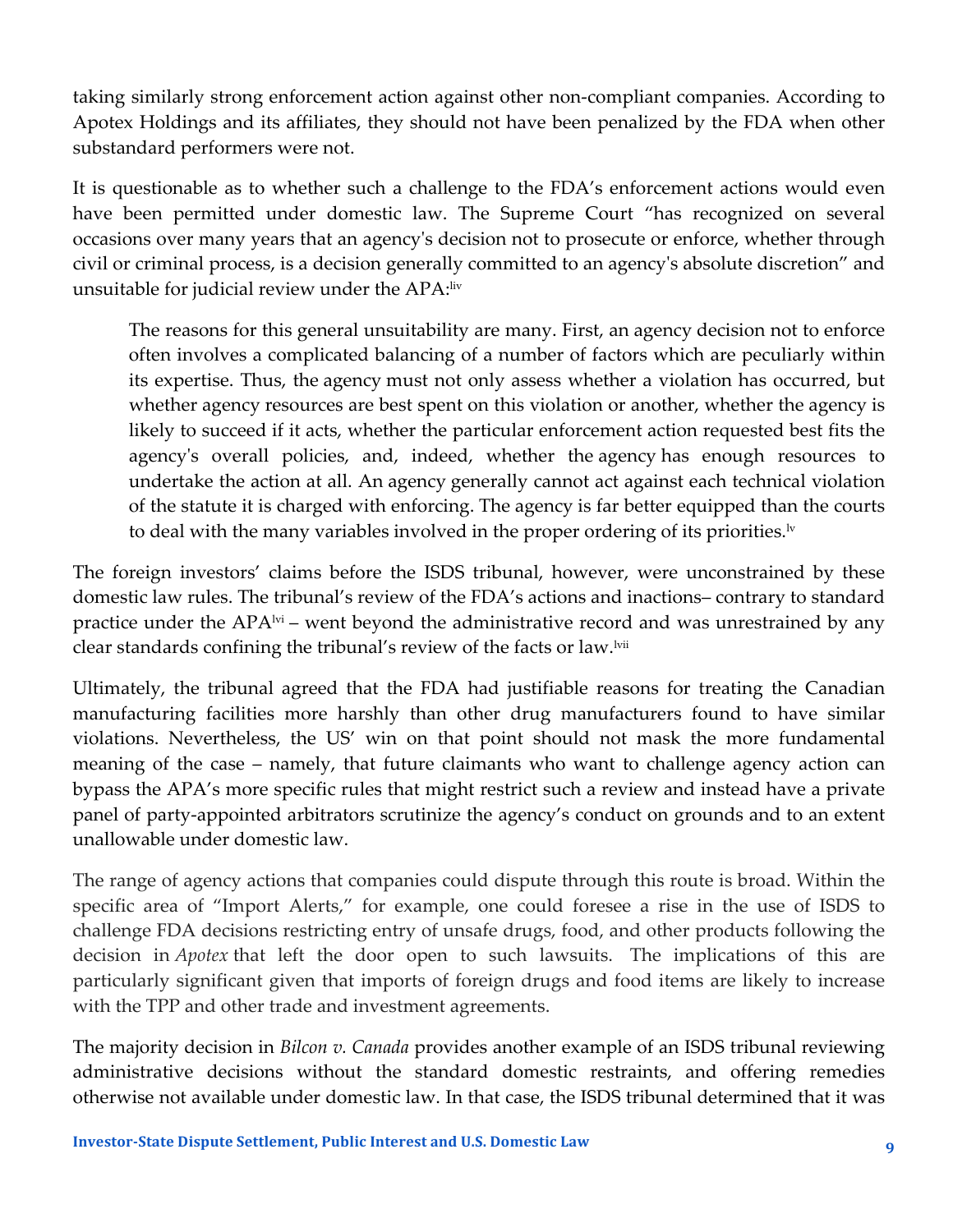"arbitrary" and a violation of the fair and equitable treatment standardlviii for a panel of experts to consider "core community values" as part of the experts' assessment of a proposed project's impacts on the human environment, economy, life style, social traditions, or quality of life.<sup>lix</sup> The arbitrators are still deciding how much money to award the investor as damages.

The ISDS decision reflects no deference to the expert panel's understanding of the environmental impact assessment regulations governing that panel's task. Rather, the decision evidences a willingness of international tribunals to stand in for domestic agencies and courts and assume the role of developing and interpreting principles on proper administrative conduct. As the dissenting arbitrator said, the decision illustrates not only how ISDS tribunals take into their own hands the issue of proper application of domestic environmental law, but also how their decisions can "import[] a damages remedy that is otherwise not available", with potentially costly implications for governments.<sup>1x</sup>

Even if the treaty were to try to prescribe specific substantive rights that were no greater than those under domestic law, tribunals – typically comprised of arbitrators who are not experts in domestic law – may err in their analysis of what that domestic law is or how it would apply to the case before the tribunal. And in such a case, the government would not be able to appeal any such decision on the ground that the arbitrators got the law wrong. The government would remain bound by the tribunal's interpretation.<sup>1xi</sup>

Consequently, given the wide and largely unchecked power arbitrators have to interpret the rights and protections offered in investment treaties, and the absence of specific doctrines in international investment law, treaties *do* afford "greater substantive rights" to foreign investors than are provided for investors or other constituents under domestic law.

# **The Bigger Picture: Beyond a Misleading Focus on "Substantive Rights"**

Equally importantly, the Administration's focus on whether the treaties give greater "substantive" rights is misleading; it ignores the crucial and often determinative role of procedural law in shaping the outcomes of claims and defenses.

Indeed, the line between "substantive" and "procedural" law is infamously problematic. It is tellingly "often described with unflattering adjectives such as 'vague,' 'unpredictable,' 'imprecise,' 'amorphous,' 'unresolvable,' 'unclear,' 'chameleon-like,' 'murky,' 'blurry,' 'hazy,' and 'superbly fuzzy.'"<sup>Ixii</sup> Many rules typically labeled "procedural" can affect the outcome of substantive claims. Indeed, "[t]o speak of procedural and substantive rules as if each can be defined independently of the other is inaccurate. Law is the product of an interaction between substance and procedure."<sup>Ixiii</sup>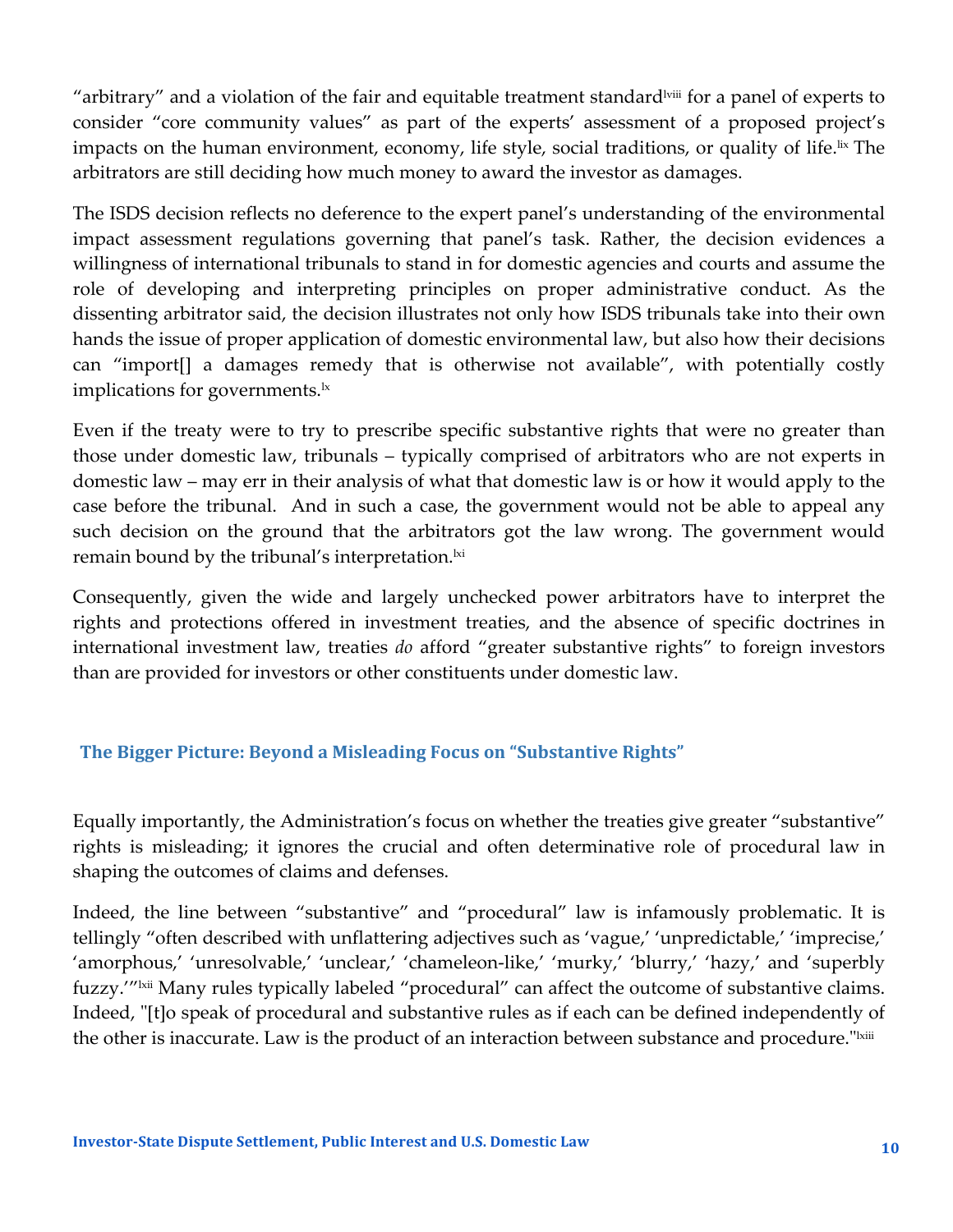#### **Forum Shopping to Gain Access to ISDS Procedures**

Domestic law includes a complex set of "procedural" principles and rules that are often determinative of the success of judicial claims. These include such questions as:

- Who can bring claims? (e.g., do doctrines of standing prevent the suit?)
- Under what circumstances? (e.g., do issues of ripeness, statutes of limitation, or exhaustion restrict the claims? are all indispensible third parties joined so that the case can proceed?)
- What level of scrutiny or deference must the court or tribunal accord? (e.g., is the claim challenging an administrative decision, a lower court decision on an issue of law, or a lower court decision on an issue of fact?)
- What rules of evidence and privileges apply? (e.g., how do applicable rules on taking and reliability of evidence impact claims or defenses? what is the relevance of privileges like the "deliberative process privilege"?)
- What can the court consider? (e.g., can it consider new evidence, only evidence in the administrative record, only evidence introduced at trial?)
- What remedies are available? (e.g., can the court order removal of the measure, declaratory relief, compensatory damages, or punitive damages?)
- Do doctrines of abstention limit claims or require them to be decided in a particular forum?

The strict contours of these questions that have been formed over centuries in US domestic law do not apply in ISDS. When any of these procedural barriers would be unfavorable to a foreign investor's position (or if an investor loses in domestic courts for the same reason), a foreign investor with access to ISDS can bypass these rules by bringing its case to international arbitration in search of a better outcome.<sup>kiv</sup>

Table 1 below illustrates how foreign investors may "forum shop" in this manner by repackaging domestic law claims as treaty claims. Takings claims under US federal law could be framed, for example, as expropriation claims under a treaty; claims of substantive due process under US law could be framed as expropriation claims, fair and equitable treatment claims, or "umbrella clause" claims under a treaty; and challenges under the US Administrative Procedures Act or state analogues could be framed as expropriation, fair and equitable treatment, non-discrimination, and umbrella clause claims under a treaty.

Even if it could be said that, in theory, these purely *substantive* standards of protection under investment treaties were the same as those under domestic law, the procedural avenues through which those standards are enforced can render the substantive standards different – and greater – in practice. This in turn exposes the government to litigation and liability to an extent not permitted under domestic law and undermines the government's ability to take regulatory and other actions that are adverse to foreign investors without the risk of having to pay costly compensation.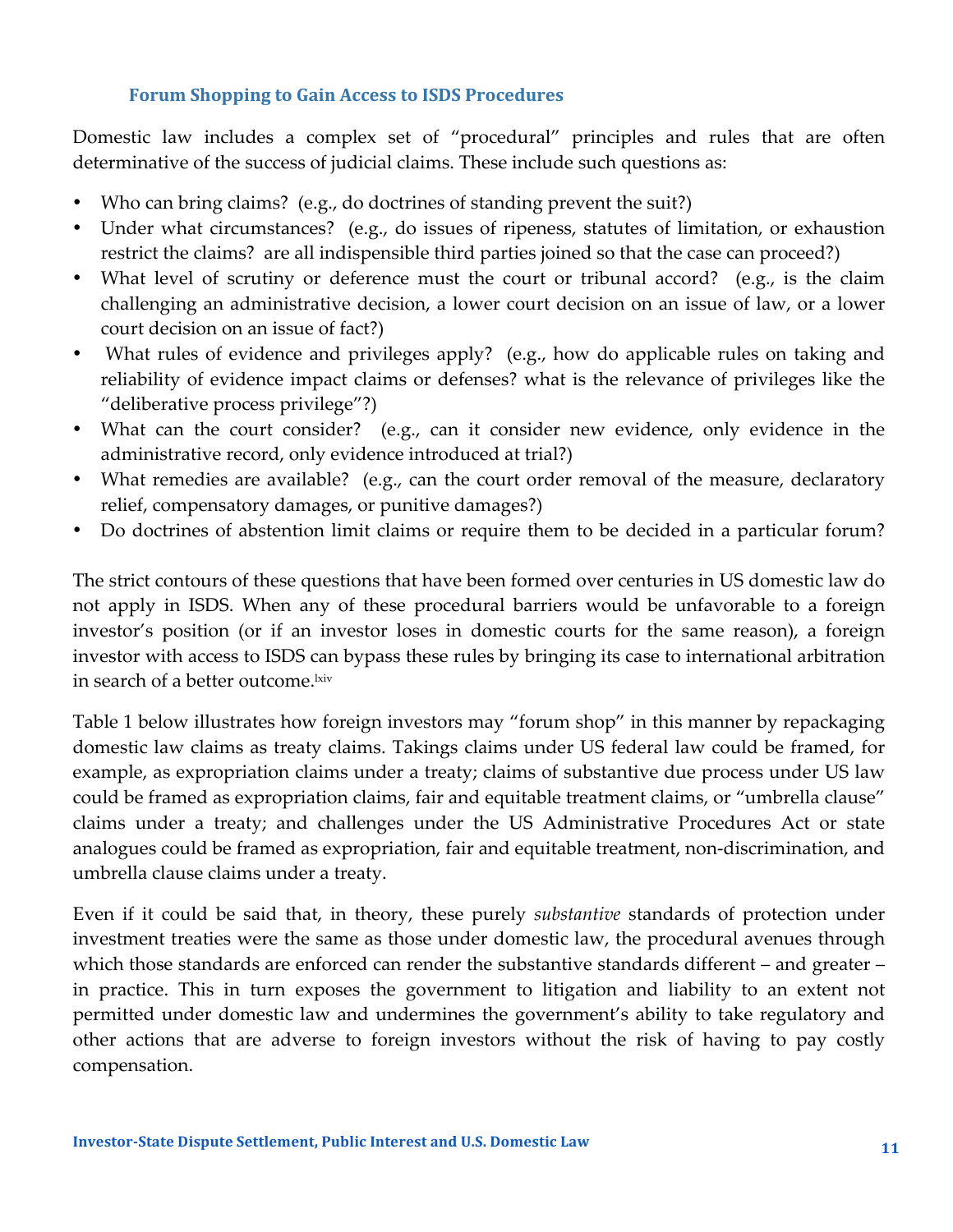| US Domestic Law Claims against Govt.               | <b>Treaty Claims against Govt.</b>   |
|----------------------------------------------------|--------------------------------------|
| <b>Takings</b>                                     | Expropriation                        |
| Substantive due process                            | Expropriation                        |
|                                                    | Fair and equitable treatment         |
|                                                    | Umbrella clause                      |
| Procedural due process                             | Fair and equitable treatment         |
| Contract breach                                    | Expropriation                        |
|                                                    | Fair and equitable treatment         |
|                                                    | Umbrella clause                      |
| Challenges to administrative or regulatory actions | Expropriation                        |
|                                                    | Fair and equitable treatment         |
|                                                    | National treatment and MFN treatment |
|                                                    | Umbrella clause                      |
| Tort claims                                        | Fair and equitable treatment         |

#### **Table 1. Parallels between Domestic and Treaty Law Claims**

#### **Highlighting the Importance of Procedure: The Role of Abstention Doctrines**

Abstention doctrines help to illustrate these issues in more detail.

Under domestic law, abstention doctrines are relevant when the same or similar issues are being brought, may be brought, or have been brought in different court systems (e.g., state or federal), and there is a question about the proper place to decide the matter. $\frac{kv}{ }$  Abstention doctrines, like the *Rooker-Feldman* doctrine, reflect the principle of federalism embodied in the domestic legal system. *Rooker-Feldman* bars "cases brought by state-court losers complaining of injuries by statecourt judgments" who then seek federal "district court review and rejection of those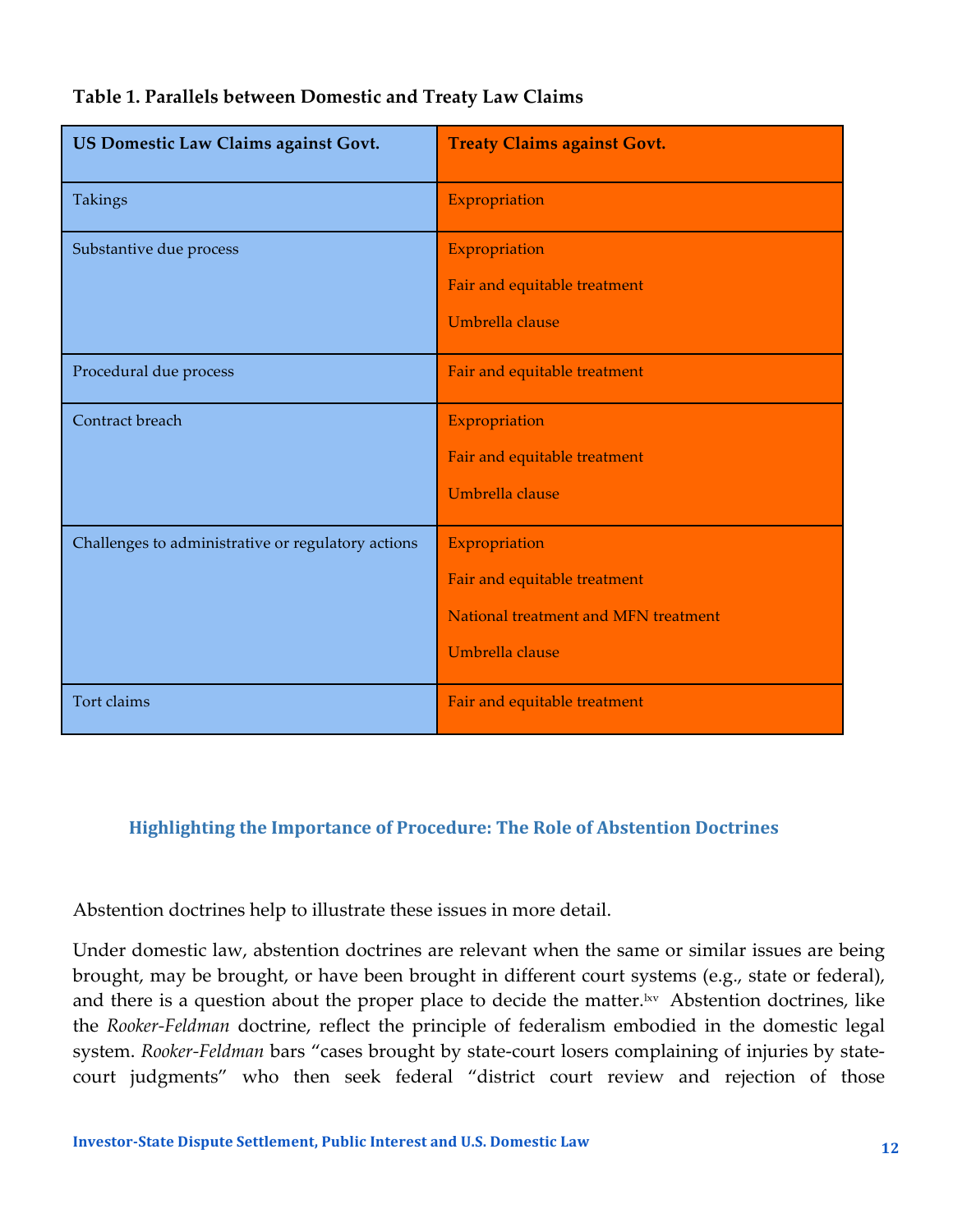judgments."<sup>Ixvi</sup> Only the US Supreme Court has the discretion to review state court judgments;<sup>1xvii</sup> federal district courts do not.

Assume, for example, that an individual sued a foreign-owned company arguing that the company caused her harm as a result of the company's emission of pollutants into her source of water. If she lost her case in the state court system, *Rooker-Feldman* would prevent her from seeking to undo the state court judgment by turning to federal district court. In She would also not be able to turn to a mechanism like ISDS to challenge the decision. The most she could hope for would be discretionary review by the US Supreme Court, a highly unlikely scenario in light of the limited percentage of cases the Court agrees to hear.

In contrast, if the company lost the state court case and was ordered to pay the plaintiff damages, the company could seek to challenge that state court decision by bringing a claim against the US government in ISDS and alleging that the procedure or substance of the domestic court proceedings violated international law.<sup>kix</sup> The ISDS tribunal would be the final arbiters of the legitimacy of state court proceedings and outcomes, and would not only have the authority to award damages for the unfavorable state court decision, but also would not be obligated to apply domestic law in adjudicating the dispute.

ISDS thus becomes a mechanism through which foreign investors alone have an extra opportunity to contest and seek compensation for unfavorable outcomes from state-court litigation. This increases the pressure foreign investors with access to ISDS can put on legal doctrines and decisions that are adverse to their positions in legal disputes with other individuals, organizations, state or local government entities, domestic companies, or foreign companies not covered by investment treaties. By providing select foreign investors this recourse to ISDS, law becomes asymmetrical, favoring those foreign investors over other interests and parties.<sup>1xx</sup>

Additionally, by freeing foreign investors from restraints imposed by abstention doctrines, providing those investors unique access to investment arbitration, and conveying powers on arbitrators to scrutinize conduct of any state actor, ISDS undermines the authority of state administrative and judicial bodies to develop, interpret and apply the law.

The *Burford* abstention doctrine illustrates how ISDS shifts this authority to develop, interpret and apply law. Under the *Burford* abstention doctrine, the general rule is that where timely and adequate state-court review of a state agency action is available, a federal court sitting in equity must decline to interfere with the proceedings or orders of state administrative agencies in two circumstances: kxi

- (1) when there are "difficult questions of state law bearing on policy problems of substantial public import whose importance transcends the result in the case then at bar"; or
- (2) where the "exercise of federal review of the question in a case and in similar cases would be disruptive of state efforts to establish a coherent policy with respect to a matter of substantial public concern."<sup>Ixxii</sup>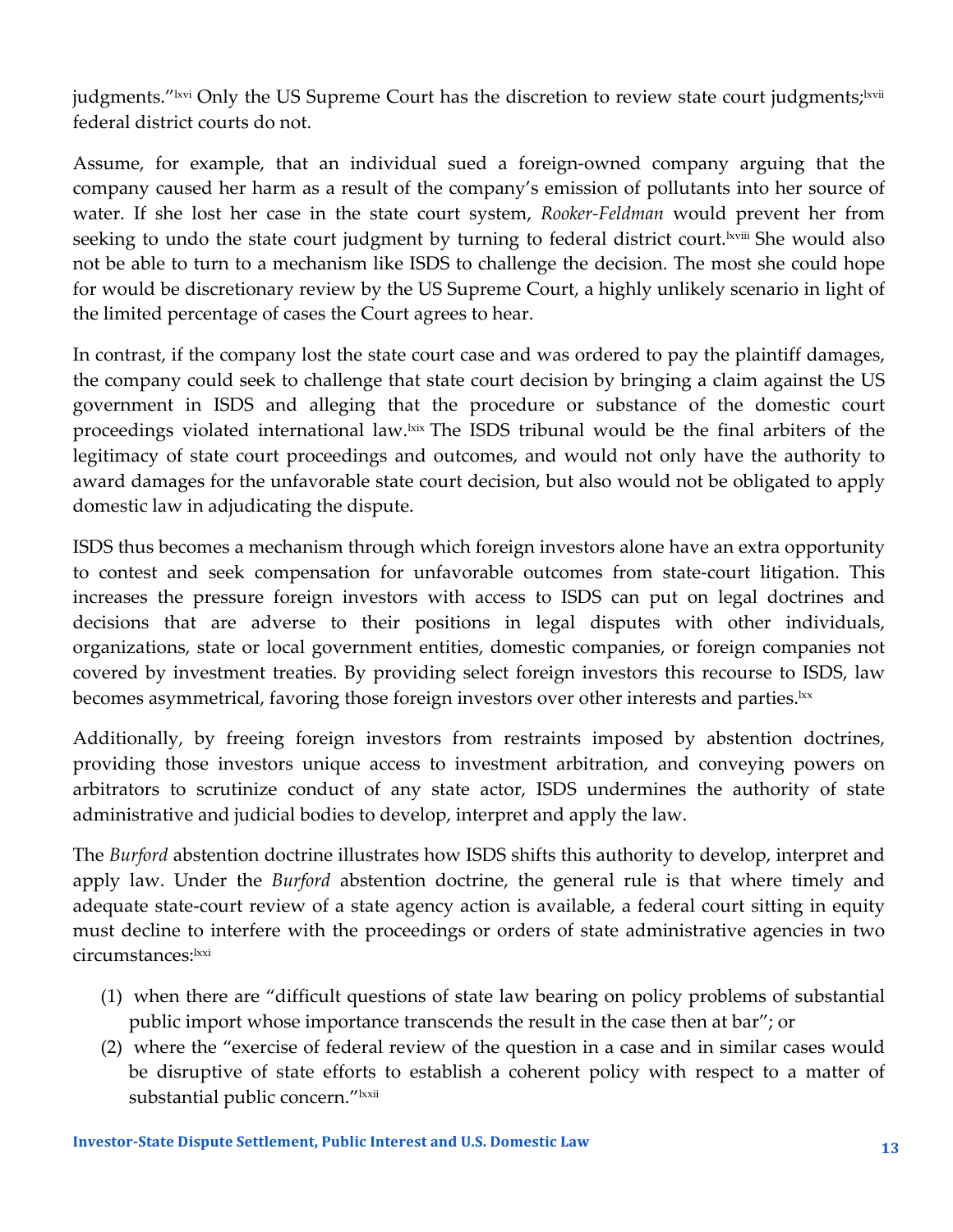The doctrine is based on the premise that "[d]elay, misunderstanding of local law, and needless federal conflict with state policy," would be "the inevitable product" of a system in which losing parties before state administrative agencies in these sensitive areas of law turned to federal courts for relief.<sup>lxxiii</sup>

| <b>Issue</b>                               | <b>US</b> investors                                                                                                                                                                                                                                                                                         | Foreign investors under ISDS                                                                                                                                                                                                                                                                                         |
|--------------------------------------------|-------------------------------------------------------------------------------------------------------------------------------------------------------------------------------------------------------------------------------------------------------------------------------------------------------------|----------------------------------------------------------------------------------------------------------------------------------------------------------------------------------------------------------------------------------------------------------------------------------------------------------------------|
| <b>Bringing</b><br>claims                  | e.g.,<br>• must comply with requirements to<br>exhaust local remedies;<br>• suits by shareholders for harms to<br>the company limited;<br>• case may not be able to proceed if<br>indispensible 3rd parties are not able<br>to join.                                                                        | e.g.,<br>• claimants are not subject to requirements to<br>exhaust local remedies; lxxiv<br>· tribunals have given shareholders broad rights<br>of standing to bring claims for harms to the<br>company;lxxv<br>• cases may proceed without similar protections<br>for rights and interests of relevant 3rd parties. |
| <b>Causes of</b><br>action and<br>defenses | Claims against government defined<br>by domestic law (APA, takings<br>claims, due process challenges,<br>breach of contract, tort, etc.)                                                                                                                                                                    | Claims against government brought under treaty<br>standards. Legitimacy of the government action<br>under domestic law is not a defense.                                                                                                                                                                             |
| Abstention<br>for policy<br>purposes       | Federal courts may abstain from<br>taking jurisdiction for various policy<br>reasons including to respect<br>principles of federalism. Under the<br>Burford doctrine, for example, federal<br>courts may abstain from taking the<br>case when it deals with a sensitive<br>matter of state or local policy. | There is no doctrine of abstention for policy<br>grounds. Tribunals with jurisdiction hold they<br>must hear claims irrespective of the domestic<br>policies at issue or availability of other fora<br>where the claims could be heard.                                                                              |
| Evidentiary<br>issues                      | For policy purposes, statutory and<br>judicial doctrines like the<br>"deliberative process privilege" have<br>been created to guard against<br>discovery and use of certain<br>government information in litigation<br>against the government.                                                              | Tribunals may be guided by or apply domestic<br>rules on privilege or taking or admission of<br>evidence, but are not bound by them. <sup>1xxvi</sup>                                                                                                                                                                |

# **Table 2. Comparing Substantive and Procedural Issues in Domestic and Treaty Law: select examples**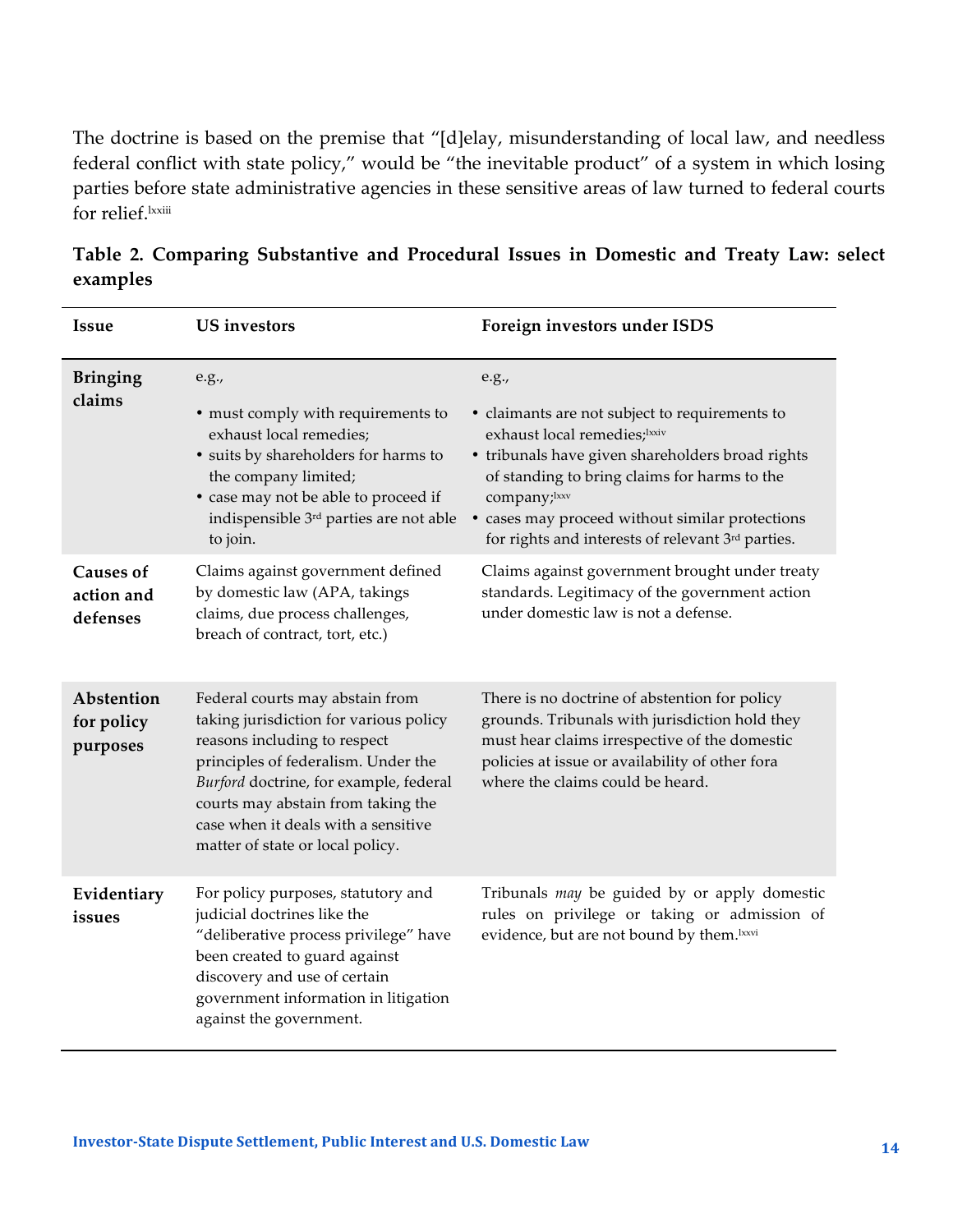Unlike federal courts, arbitral tribunals hearing ISDS claims do not apply this abstention doctrine. The authority that the *Burford* doctrine gives state institutions to shape law and policy can thus be overridden by ISDS tribunals vested with the power to determine the legitimacy of decisions taken at any level of government. As a result, when faced with an adverse decision by a local or state administrative agency, a company covered by an investment treaty could simply opt out of the state's legal system and take its dispute to international arbitration, frustrating "state efforts to establish a coherent policy with respect to a matter of substantial public concern."<sup>Ixxvii</sup>

#### **The Well-Known Problem with Greater Rights**

Individually and together, vague substantive treaty standards and the ISDS mechanism through which they are interpreted and applied, have given foreign investors greater rights than they would otherwise enjoy under domestic law. This system offends principles behind long-settled US doctrine.

More than 75 years ago, in the seminal case of *Erie v. Tompkins*, the Supreme Court expressly denounced this type of two-tiered legal system, overruling previous doctrine that had enabled non-citizens of any US state to access better rights than citizens by electing to take their claims to federal rather than state court. **Exxviii** Although that two-tiered system had been designed to prevent "discrimination in state courts against those not citizens of the State,"*lxxxx*it instead "introduced grave discrimination by non-citizens against citizens" because it gave non-citizens the "privilege of selecting" whether to take their disputes to federal courts and benefit from more favorable federal law.<sup>lxxx</sup>

Such a system, the Supreme Court declared in 1938, "rendered impossible equal protection of the law" and gave rise to injustice and confusion. $\frac{b \cdot x}{c}$ 

ISDS raises exactly the same issues. Based on the fear that domestic court systems would be biased again non-citizens, ISDS allows non-citizens (and only non-citizens) access to preferential rights and processes, giving foreign companies and their shareholders and subsidiaries the same "privilege of selection" that the Supreme Court struck down in 1938.  $\frac{J_{\text{av}}}{N}$ 

#### **Recommendations**

A 21st century trade agreement should not undo policies and legal frameworks that have been and continue to be developed and refined through democratic processes, transparent courts and administrative systems checked and balanced by the separation of powers. And a 21st century legal mechanism should not undo those frameworks especially for a specific set of actors based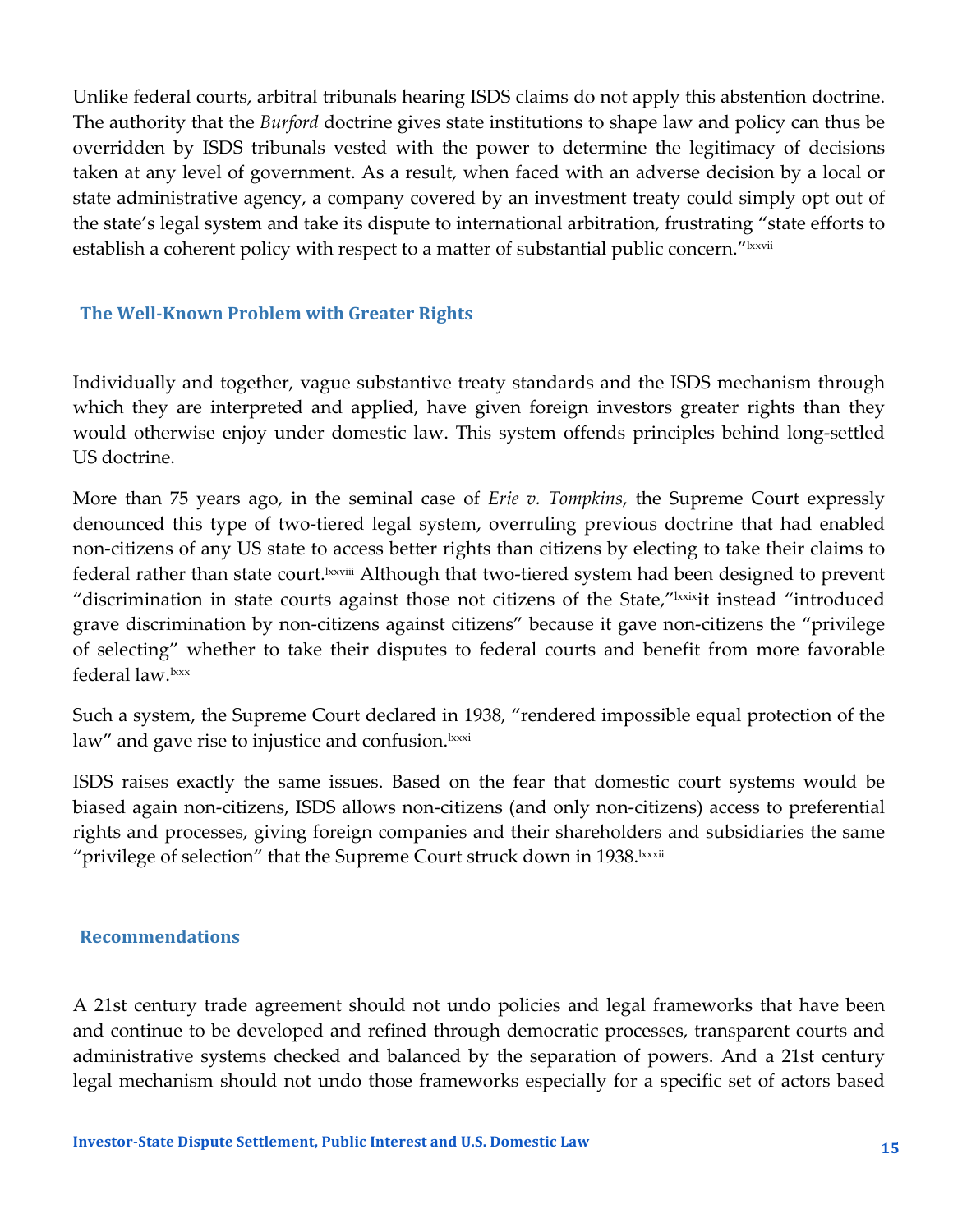solely on their nationality. The agreements being negotiated by the Administration, however, threaten to do just that.

Some reforms have been proposed to address the growing public concerns about ISDS. The European Commission, for example, recently announced its desire to move toward establishing a standing investment court and an appellate mechanism. While those reforms would go a long way toward addressing *other* concerns about ISDS that are not addressed in this paper—for instance, the potential bias of arbitrators and the inconsistency of decisions—they do not address the particular concern addressed here, namely the ability of foreign investors to challenge regulations, domestic court decisions, and other administrative acts outside of the domestic legal system, undermining substantive and procedural US law and the law-making process.

Rather than further entrenching ISDS through TPP, TTIP, or other treaties, the US should take the more considered step to remove ISDS from future agreements. As an alternative to ISDS, states could agree on state-to-state consultation and dispute settlement mechanisms like those commonly used to settle *trade* disputes under international treaties. Extensive experience with state-to-state dispute settlement mechanisms in trade disputes should reassure ISDS supporters who contend that resolving investment disputes through state-to-state procedures would undesirably "politicize" those disputes. Moreover, while "the de-politicisation thesis [in favor of ISDS] is widely shared amongst lawyers, it has never been subject to any rigorous empirical testing."Ixxxiii

In the absence of ISDS, investors also have access to political risk insurance that protects them from losses arising out of expropriation, breach of contract, and denial of justice, the same types of losses that are covered under investment treaties.

Finally, to the extent foreign investors cannot get efficient or fair relief in the legal system of host states, trade and investment treaties can use cooperative institutional mechanisms to identify the gaps and issues in those legal systems and help to address them. Not only will such efforts help to improve dispute settlement between investors and states, it will also enable foreign investors to enjoy greater legal security when dealing with consumers, suppliers, and competitors, and will more broadly improve the investment climate of the host country.

<u>.</u>

<sup>&</sup>lt;sup>i</sup> These features are present in investment treaties the US has already concluded and in the leaked chapter of the TPP.

ii See e.g., Perenco v. Ecuador, ICSID Case No. ARB/08/6, Decision on Provisional Measures, May 8, 2009; Chevron v. Ecuador, PCA Case No. 2009-23, Order for Interim Measures, February 9, 2011.<br>iii Award, June 8, 2009 (deciding in favor of the US on the merits).<br><sup>iv</sup> This case is still pending.

<sup>&</sup>lt;sup>v</sup> ICSID Case No. ARB/06/11, Award, Oct. 5, 2012 (deciding against Ecuador, and ordering payment of roughly USD 1.8 billion plus interest).

 $v<sup>i</sup>$  ICSID Case No. UNCT/13/1 (case still pending).

<sup>&</sup>lt;sup>vii</sup> ICSID Case No. ARB/14/5 (case still pending).

viii ICSID Case No. ARB/09/12 (dismissed on jurisdiction).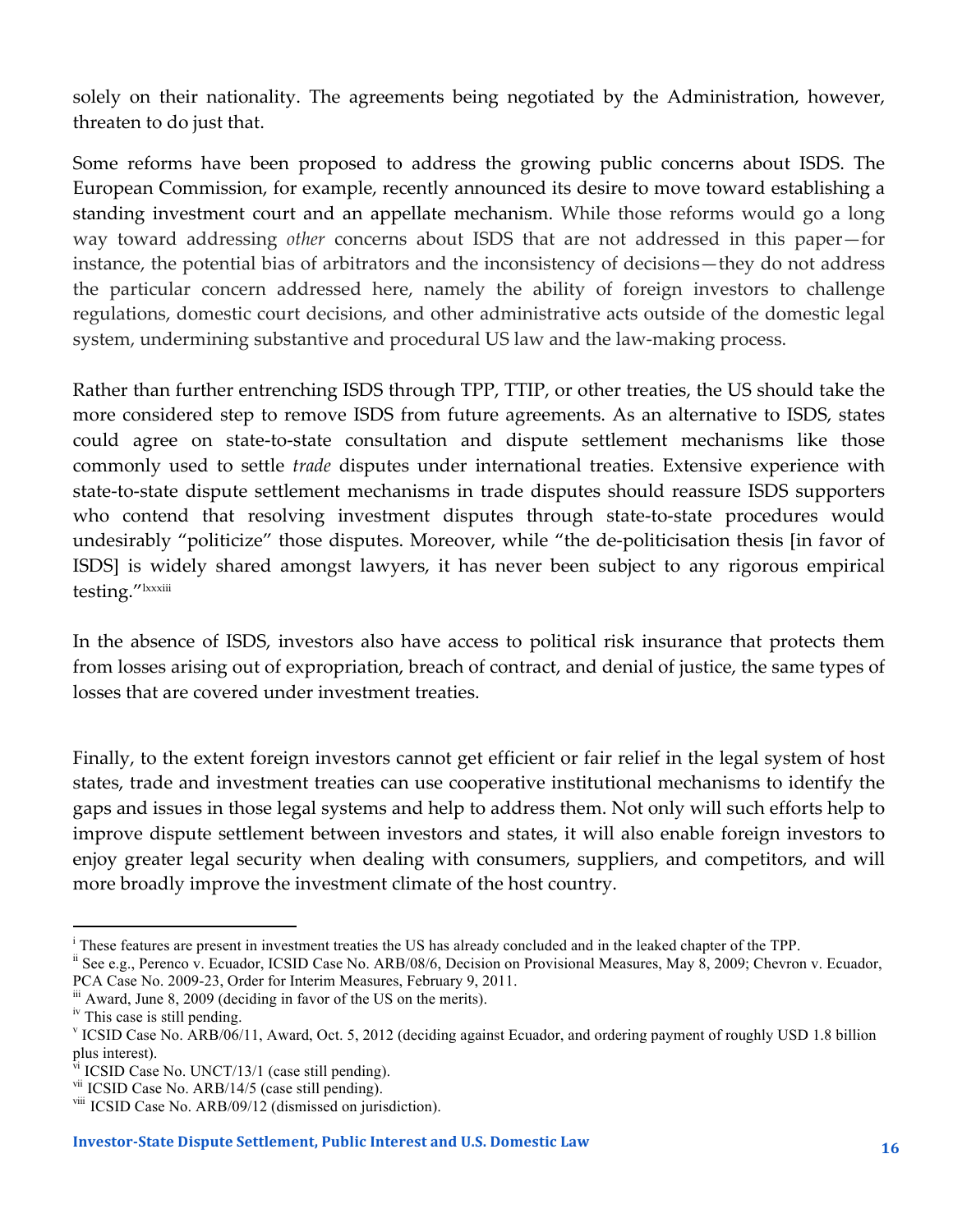- <sup>ix</sup> PCA Case No. 2009-04, Award, Mar. 17, 2015 (deciding against Canada on the merits).<br><sup>x</sup> ICSID Case No. ARB/02/5 (deciding against Turkey on the merits).<br><sup>xi</sup> ICSID Case No. ARB/01/7, Award, May 25, 2004 (deciding aga
- 
- 
- 
- <sup>xii</sup> ICSID Case No. ARB/08/6, Award, Sept. 12, 2014 (deciding against Ecuador on the merits).<br><sup>xiii</sup> ICSID Case No. ARB/08/5, Award, Dec. 14, 2012 (deciding against Ecuador on the merits).<br><sup>xiv</sup> LCIA Case No. UN3467, Awa
- 

<sup>xv</sup> ICSID Case No. ARB(AF)/07/4, Decision on Liability and Principles of Quantum, May 22, 2012, and Award, Feb. 20, 2015 (deciding against Canada on the merits).

 $\frac{x}{y}$  ICSID Case No. ARB/07/23 (deciding against Guatemala on the merits but not addressing the question of whether Guatemala violated obligations to protect against harm caused by third parties).

<sup>xvii</sup> PCA Case No. 2009-23 (case still pending).<br><sup>xviii</sup> ICSID Case No. ARB/14/5 (case still pending).

<sup>xix</sup> ICSID Case No. UNCT/14/2 (case still pending).<br><sup>xx</sup> ICSID Case No. ARB/10/23, Award, Dec. 19, 2013 (deciding against Guatemala on the merits).<br><sup>xxi</sup> ICSID Case No. ARB/09/5, Award, Aug. 17, 2012 (deciding in favor o

 $xxy$  ICSID Case No. ARB/10/7 (case still pending).

xxvi ICSID Case No. ARB/07/5 (case still pending).

xxvii ICSID Case No. ARB/08/9 (case still pending).<br>xxviii ICSID Case No. ARB/07/8 (case still pending).

 $\frac{x}{x}$  See, e.g., Ralls Corporation v. Committee on Foreign Investment in the United States, No. 13-5315 (D.C. Cir. July 15, 2014) (finding in favor Chinese-owned US company's claim that actions taken by the Committee on Foreign Investment in the United States (CFIUS) violated the investor's Constitutional due process rights).<br><sup>xxx</sup> Emma Aisbett, "Powerful Multinationals or Persecuted Foreigners? 'Foreignness' and Influence over Government Rule-

Making" (2010) CEPR Discussion Paper No. 638.

xxxi Lauge Poulsen, Jonathan Bonnitcha and Jason Yackee, "Trans-Atlantic Investment Treaty Protection,", Centre for European Policy Studies, Special Report No. 102/March 2015.

xxxii For more on political risk insurance in this context, see, e.g., Gerald T. West, "Political risk investment insurance: a renaissance," 5 J. PROJECT FINANCE 29 (1999); Lauge Poulsen, "The Importance of BITs for Foreign Direct Investment and Political Risk Insurance: Revisiting the Evidence," YEARBOOK ON INTERNATIONAL INVESTMENT LAW & POLICY 2009- 2010, OUP.<br><sup>xxxiii</sup> See Zoe Phillips Williams, "Risky Business or Risky Politics: What Explains Investor-State Disputes," INVESTMENT TREATY

NEWS, Aug. 12, 2014.

xxxiv Organization for International Investment, Foreign Direct Investment in the United States: 2014 Report, p. 3.<br>xxxv Id.<br>xxxvi Id.<br>xxxvi Id.<br>xxxvii This data is from Uniworld's database, and has been compiled by Publi

<u>.</u>

xxxviii Office of the United States Trade Representative: Fact Sheets: Investor State Dispute Settlement (ISDS), March 2015, available at https://ustr.gov/about-us/policy-offices/press-office/fact-sheets/2015/march/investo xxxix Apotex Holdings Inc. and Apotex Inc. v. United States, ICSID Case No. ARB(AF)12/1, Hearing on Jurisdiction and the Merits, November 18, 2013, p. 40.<br> $\frac{1}{d}$ 

xli For more on this decision see Lise Johnson, "New Weaknesses: Despite a major win, arbitration decisions in 2014 increase the US's future exposure to litigation and liability" (CCSI January 2015), available at http://ccsi.columbia.edu/2015/01/15/newweaknesses-despite-a-major-win-arbitration-decisions-in-2014-increase-the-uss-future-exposure-to-litigation-and-liability/.<br><sup>xlii</sup> See, e.g., *id*. (discussing how the tribunal declined to accept the state parties' positio nation provision). See also Bilcon v. Canada, PCA Case No. 2009-04, Award, Mar. 17, 2015 (not applying rules for assessing customary international law despite the NAFTA parties' clear and binding direction that the fair and equitable treatment standard

is confined to customary international law).<br><sup>xliii</sup> Office of the United States Trade Representative: Fact Sheets: Investor State Dispute Settlement (ISDS), March 2015, available at https://ustr.gov/about-us/policy-offices/press-office/fact-sheets/2015/march/investor-state-dispute-settlement-isds.

xliv Office of the United States Trade Representative (USTR): Fact Sheets: Investor State Dispute Settlement (ISDS), March 2015, available at https://ustr.gov/about-us/policy-offices/press-office/fact-sheets/2015/march/investor-state-dispute-settlement-isds. <sup>xlv</sup> Federal jurisprudence approaches these questions applying different tests depending on whether the alleged interference with

property rights is a physical interference (the *Loretto* test), a "total" taking (the *Lucas* test), a partial taking (the three-part *Penn* 

**Investor-State Dispute Settlement, Public Interest and U.S. Domestic Law 17**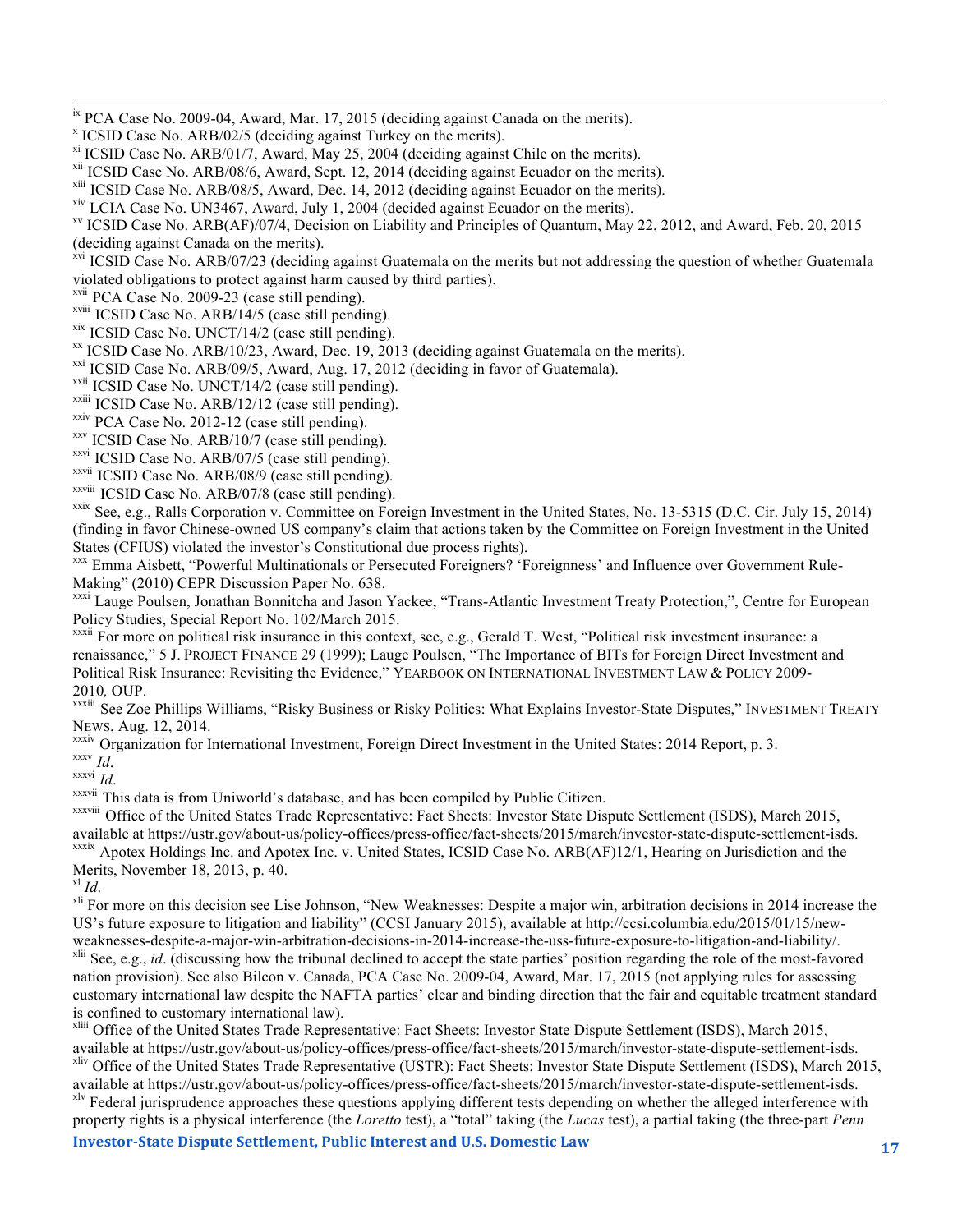*Central* test), or a condition on development (the *Nollan/Dolan* tests). For a discussion of US law on regulatory takings, and a comparison with the doctrine of "indirect expropriation" under investment treaties, see Mathew Porterfield, "International Expropriation Rules and Federalism," 23 STANFORD ENV'TL L.J. (2004).

xlvi USTR, *supra* n. xliii. The US's treaties do not expressly state that the fair and equitable treatment is limited to a denial of justice.

xlvii Occidental v. Ecuador, LCIA Case No. UN3467, Award, July 1, 2004, para. 191.

xlviii PSEG v. Turkey, ICSID Case No. ARB/02/5, Award, Jan. 19, 2007, para. 250.<br><sup>xlix</sup> See, e.g., Lise Johnson and Oleksandr Volkov, "Investor-state contracts, host-state 'commitments' and the myth of stability in international law," (2013) 24:3, American Review of International Arbitration, 361-415.

<sup>1</sup> The APA's provisions on judicial review are contained in 5 USC §§ 701-706. <sup>li</sup> 5 USC § 701(a)(1) & (2).

lii Norton v. S. Utah Wilderness Alliance, 542 US 55, 66 (2004); see also Anna T. Katselas, "Do Investment Treaties Prescribe a Deferential Standard of Review?, A Comparative Analysis of the US Administrative Procedure Act's Arbitrary and Capricious Standard of Review and the Fair and Equitable Treatment and Arbitrary or Discriminatory Measures Treaty Standards," 34 MICH. J. INT'L L. 87, 95<br><sup>liii</sup> See also Katselas, *supra* n. lii, at 132 (The "comparison [between ISDS cases and claims under the APA] further illustrates that

investment tribunals are not subject to the significant public law limitations that constrain US courts in APA review."). liv Heckler v. Chaney, 470 US 821, 831 (1985)

lv *Id*. at 831-32.

<u>.</u>

<sup>lvi</sup> It "is black-letter administrative law that in an [Administrative Procedure Act] case, a reviewing court should have before it neither more nor less information that did the agency when it made its decision." CTS Corp. v. EPA, 759 F.3d 52, 64 (D.C. Cir. 2014) (internal citations and quotation marks omitted; alteration in original); see also Fla. Power & Light Co. v. Lorion, 470 US 729, 743 (1985) (in applying the arbitrary and capricious standard under the APA, "[t]he focal point for judicial review should be the administrative record already in existence . . . ." (quoting Camp v. Pitts, 411 US 138, 142 (1973)). While the basic rule is to prevent consideration of extra-record evidence, federal courts have identified certain narrow circumstances in which it may be allowed. One is in cases when the agency is alleged to have acted in bad faith. Yet "normally there must be a strong showing of bad faith or improper behavior before the court may inquire into the thought processes of administrative decision makers." Pub. Power Council v. Johnson, 674 F.2d 791, 795 (9th Cir. 1982).

lvii See *Apotex Holdings*, *supra* n. xxxix, paras. 8.61-8.77. The tribunal notes that the US urged deference, but does not engage in any substantial discussion of the proper standard of review. Moreover, in its analysis, it reviews extra-record information on the facts and law that was prepared for the investment arbitration, including testimony of FDA officials and expert submissions on domestic law.<br><sup>Iviii</sup> Bilcon v. Canada. Award. March 17, 2015, para. 591.

 $\frac{1}{x}$  Bilcon v. Canada, Government of Canada – Rejoinder, March 21, 2013, para. 137.

<sup>1x</sup> Bilcon v. Canada, Dissenting Opinion of Professor Donald McRae, March 10, 2015, para. 48.

<sup>lxi</sup> Arbitral awards issued under the ICSID Convention may only be annulled on five narrow grounds; Errors of fact or law are generally not considered to be among those grounds. Convention on the Settlement of Investment Disputes between States and Nationals of other States, 575 UNTS 159 (1965), art. 52. Arbitration awards issued under the NY Convention may similarly only be challenged upon enforcement if set aside under the law of the jurisdiction in which the arbitration award was rendered, or if one of other identified grounds is established, none of which is or is typically interpreted to be an error of fact or law. See New York Convention on the Recognition and Enforcement of Foreign Arbitral Awards, 330 UNTS 38 (1968), art. V.<br><sup>Ixii</sup> Thomas O. Main, "The Procedural Foundation of Substantive Law," 87 WASH. U.L. REV. 801, 815 (2014):

<sup>1xiii</sup> Scott M. Matheson, Jr., "Procedure in Public Person Defamation Cases: The Impact on the First Amendment," 66 TEX. L. REV. 215, 223 (1987)

lxiv In the US, data shows that regulatory takings claims usually fail before they reach a decision on the merits or the substance, showing the importance of non-substantive rules. One study examining all regulatory takings cases from three different circuits in which the decision cited the key *Penn Central* test found that pre-merits dismissals were significant:

In the courts of appeals, the merits were reached by the First Circuit in 8 out of 20 cases (40.0% of cases), by the Ninth Circuit in 16 out of 68 cases (23.5%), and by the Federal Circuit in 21 out of 74 cases (28.4%). In the trial courts, the merits were reached by First Circuit trial courts in 14 out of 35 cases (40.0%), by the Ninth Circuit trial courts in 27 out of 71 cases (38.0%), and by the Court of Federal Claims in 70 of 223 cases (31.4%).

Adam R. Pomeroy, "Penn Central After 35 Years: A Three Part Balancing Test or a One Strike Rule?", 22 FED. CIR. B.J. 677, 692.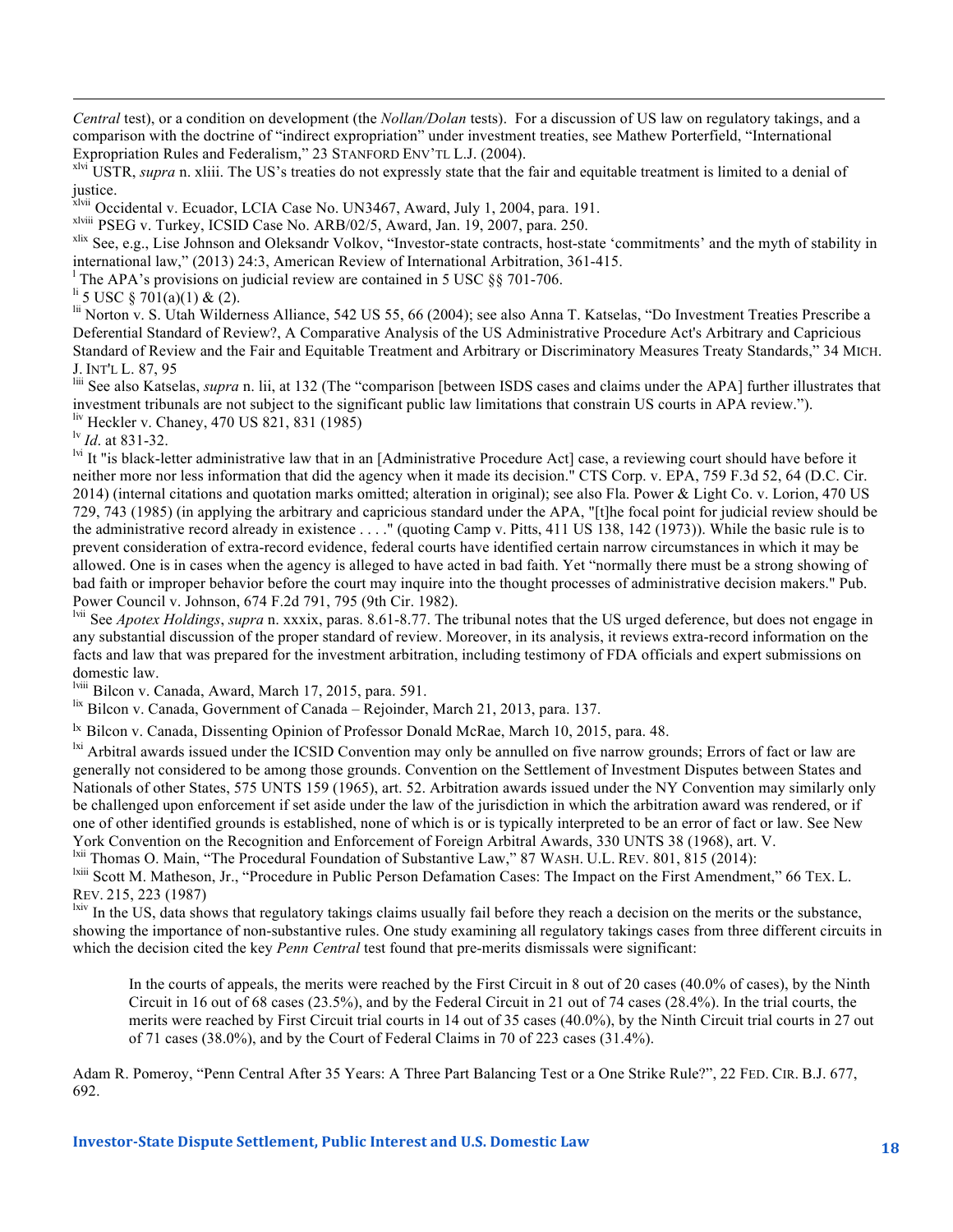Success among those cases that were decided on the merits was 11.9%. Overall success in all regulatory takings cases citing Penn Central was 4.0%. In his article, the author refers to similar studies that have likewise found a low chance of success on regulatory claims.

<sup>lxv</sup> These doctrines operate as a narrow exception to the "virtually unflagging' obligation of federal courts to exercise the jurisdiction given them." Colorado River Water Conservation Dist. v. United States, 424 US 800, 817 (1976).

<sup>Ixvi</sup> Exxon Mobil v. Saudi Basic Indus. Corp. 544 US 280, 284 (2005).

lxvii One exception to this is habeas petitions, which can be brought in federal district court to challenge state court decisions. lxviii In some US circuits, the courts apply a "fraud exception" to the doctrine, allowing plaintiffs to challenge a state court judgment in federal courts if the judgment was secured by fraud. For a discussion of this exception, see, e.g., Steven N. Baker, "The Fraud Exception to the Rooker-Feldman Doctrine: How It Almost Wasn't (and Probably Shouldn't Be)," 5 FED. CTS. L. REV. 139 (2011).<br><sup>lxix</sup> The practice of investors using investor-state arbitration to challenge court decisions in cases between the investors and private

parties are growing. The various disputes where this can be seen include *Chevron v. Ecuador* (PCA Case No. 2009-23), *Eli Lilly*  v. Canada (ICSID Case No. UNCT/14/2), and Awdi v. Romania, ICSID Case No. ARB/10/13.<br><sup>Ixx</sup> Notably, the individual who had brought the suit could not be a party to the investor-state arbitration even though the validity

of the very court judgment she had obtained would be directly at issue. Indeed, as a non-party, she would not even have right to attend or make submissions in the dispute, or the power to determine whether to accept or reject a settlement offer given by the investor in that ISDS proceeding. The most the individual could hope for would be to participate as an "amicus curiae" able to make written or oral submissions to the tribunal; but this is a much narrower role than a role as an actual party to the litigation and even this route of participation is uncertain: Whether she could in fact participate would be decided at the tribunal's discretion. There is no right to participate as amicus curiae.

lxxi The *Burford* abstention doctrine can also apply in damages actions. The Supreme Court stated in *Quackenbush v. Allstate*:

We have not strictly limited abstention to "equitable cases," but rather have extended the doctrine to all cases in which a federal court is asked to provide some form of discretionary relief. … Moreover, as demonstrated by our decision in *Thibodaux*, … we have not held that abstention principles are completely inapplicable in damages actions. *Burford* might support a federal court's decision to postpone adjudication of a damages action pending the resolution by the state courts of a disputed question of state law.

Quackenbush v. Allstate Ins. Co., 517 U.S. 706, 730-731 (1996) (internal citations omitted).<br>
<sup>Ixxii</sup> New Orleans Public Service, Incorporated v. Council of City of New Orleans, 491 US 350, 361 (1989) (quoting Colorado<br>
Ri

 $\frac{R}{X}$ lxxiii Burford v. Sun Oil Co., 319 US 315, 327 (1943).

<sup>lxxiv</sup> As tribunals have interpreted investment treaties, exhaustion is not a prerequisite for jurisdiction. However, whether claimants exhaust local remedies may in some cases affect their ability to ultimately succeed on certain claims, in particular on fair and equitable treatment claims. The extent to which investors have pursued domestic remedies has not similarly affected analysis of other claims, such as national or most-favored nation treatment claims. See, e.g., Apotex Holdings, supra n. xxxix.<br><sup>Ixxv</sup> For a discussion of these issues see, e.g., David Gaukrodger, Investment Treaties as Corporate Law:

Issues of Consistency, OECD Working Papers on International Investment 2013/03. The US has taken the position that treaties do not permit non-controlling shareholders to bring claims for harms to the company. Tribunals, however, have rejected that argument in disputes under treaties concluded by the US. See *id*. lxxvi See, e.g., Bilcon v. Canada, Procedural Order No. 13, July 11, 2012 (looking to NAFTA jurisprudence, applicable arbitration

rules, and rules developed by the International Bar Association on taking of evidence in international arbitration to determine the extent to which the deliberative process privilege applied); *Apotex Holdings*, *supra* n. xxxix, Procedural Order on the Parties' Respective Requests for Document Production, Mar. 29, 2003, pp. 24-26; *id*., Procedural Order on Document Production Regarding the Parties' Respective Claims to Privilege and Privilege Logs, July 5, 2013, paras. 20-22.

<sup>Ixxvii</sup> Colorado River Water Conservation Dist. V. United States, 424 US 800, 814 (1976).<br><sup>Ixxviii</sup> Erie R.R. v. Tompkins, 304 US 64 (1938).

<u>.</u>

<sup>1xxx</sup> *Id.* at 74-75.<br><sup>1xxx</sup> *Id.* at 74-75.<br><sup>1xxxi</sup> *Id.* at 75.<br><sup>1xxxi</sup> The Supreme Court in *Erie* highlighted how companies would manufacture their foreignness: A company operating in State A would purposefully incorporate in State B in order be considered a non-citizen in State A. These same practices occur in ISDS, with individuals and entities setting up companies in certain countries in order to gain the protections of those countries investment treaties.

lxxxiii Poulsen et al., *supra* n. xxxi at p. 15.

**Investor-State Dispute Settlement, Public Interest and U.S. Domestic Law 19**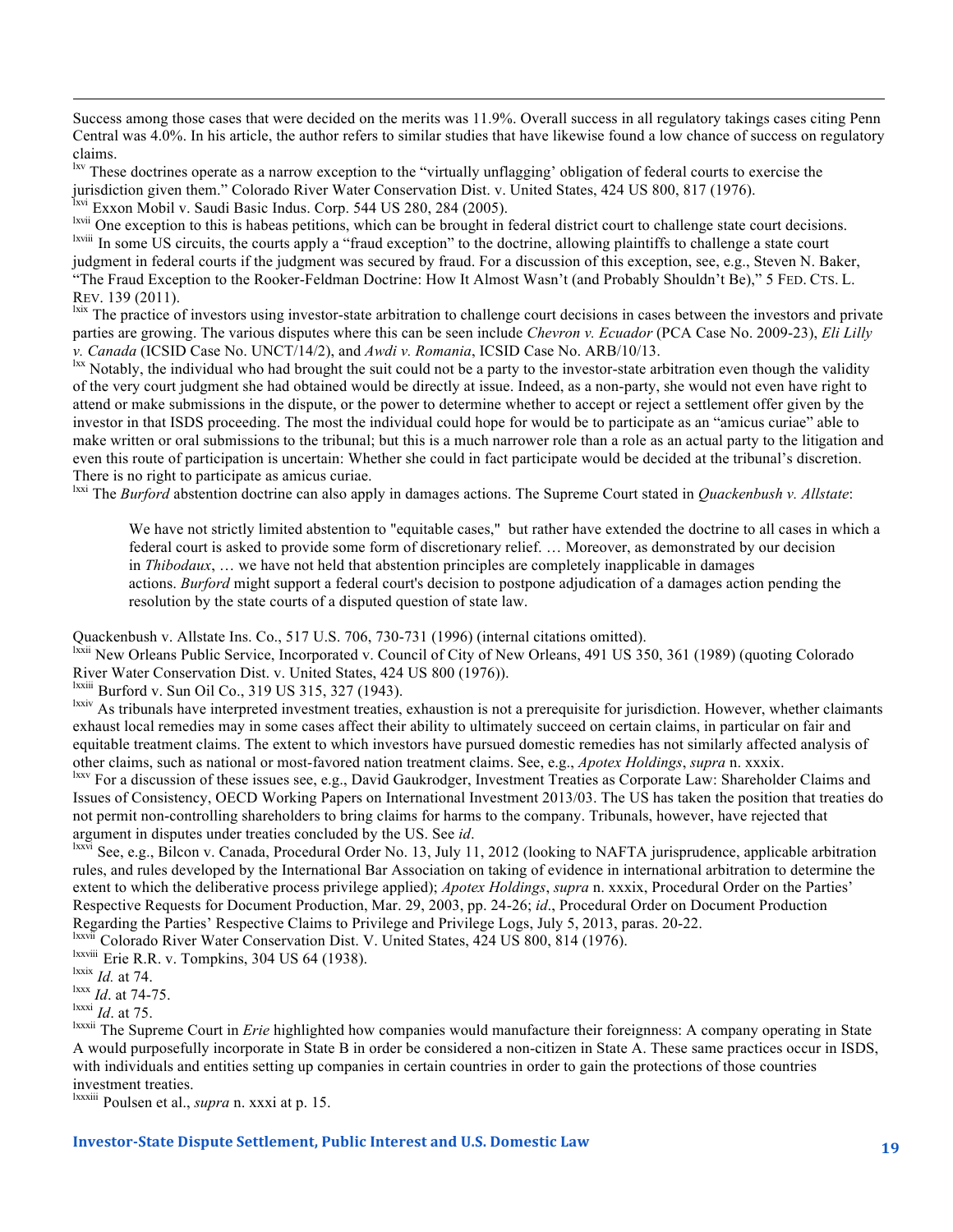**Investor-State Dispute Settlement, Public Interest and U.S. Domestic Law** 20

<u>.</u>